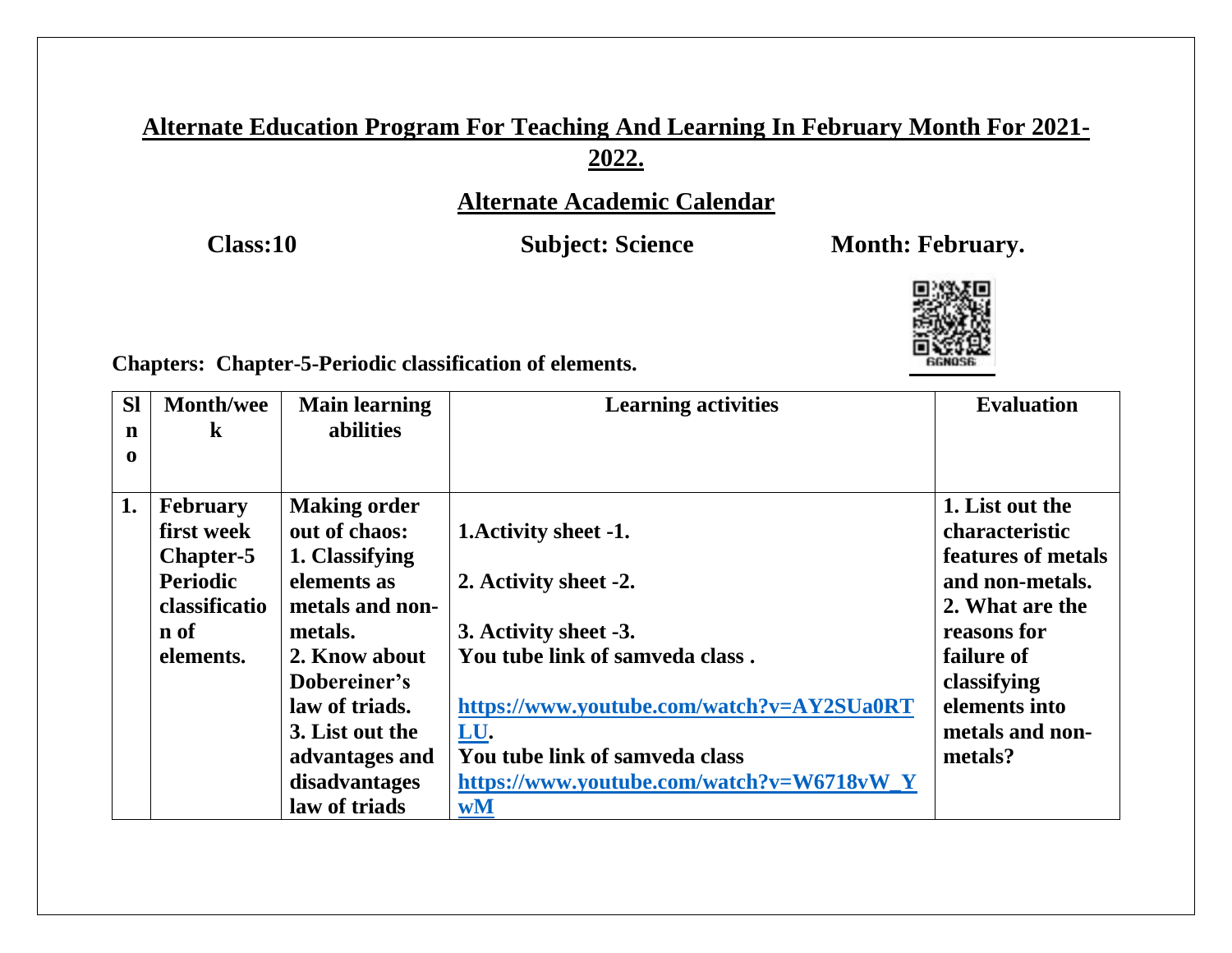|    |          | and cite the         |                          | 3. State               |
|----|----------|----------------------|--------------------------|------------------------|
|    |          | example for          |                          | Dobereiner's law       |
|    |          | triads.              |                          | of triads.             |
|    |          | 4. Explain           |                          | 4. State               |
|    |          | about                |                          | Newland's law of       |
|    |          | Newland's law        |                          | octaves.               |
|    |          | of octaves and       |                          | 5. What are the        |
|    |          | know about           |                          | reasons for            |
|    |          | advantages and       |                          | rejecting              |
|    |          | disadvantages.       |                          | Newland's law of       |
|    |          | 5. Explain           |                          | octaves?               |
|    |          | about                |                          | <b>6. Describe how</b> |
|    |          | Mendeleev's          |                          | <b>Mendeleev</b>       |
|    |          | law of periodic      |                          | devised the            |
|    |          | table.               |                          | periodic table.        |
|    |          | <b>6.Understand</b>  |                          |                        |
|    |          | with example         |                          |                        |
|    |          | about the            |                          | 1. State modern        |
|    |          | achievements,        |                          | periodic law.          |
|    |          | advantages of        |                          | 2. List out the        |
|    |          | classification       |                          | uses of modern         |
| 2. | February | and its              |                          | periodic table.        |
|    | second   | limitations.         | 4. Activity sheet $-4$ . | 3. What are            |
|    | week.    |                      |                          | periods and            |
|    |          | <b>Explain about</b> |                          | groups with            |
|    |          | modern               |                          | respect to             |
|    |          | periodic law.        |                          | periodic table?        |
|    |          | 1. Know about        |                          | <b>How many</b>        |
|    |          | the advantages       |                          | periods and            |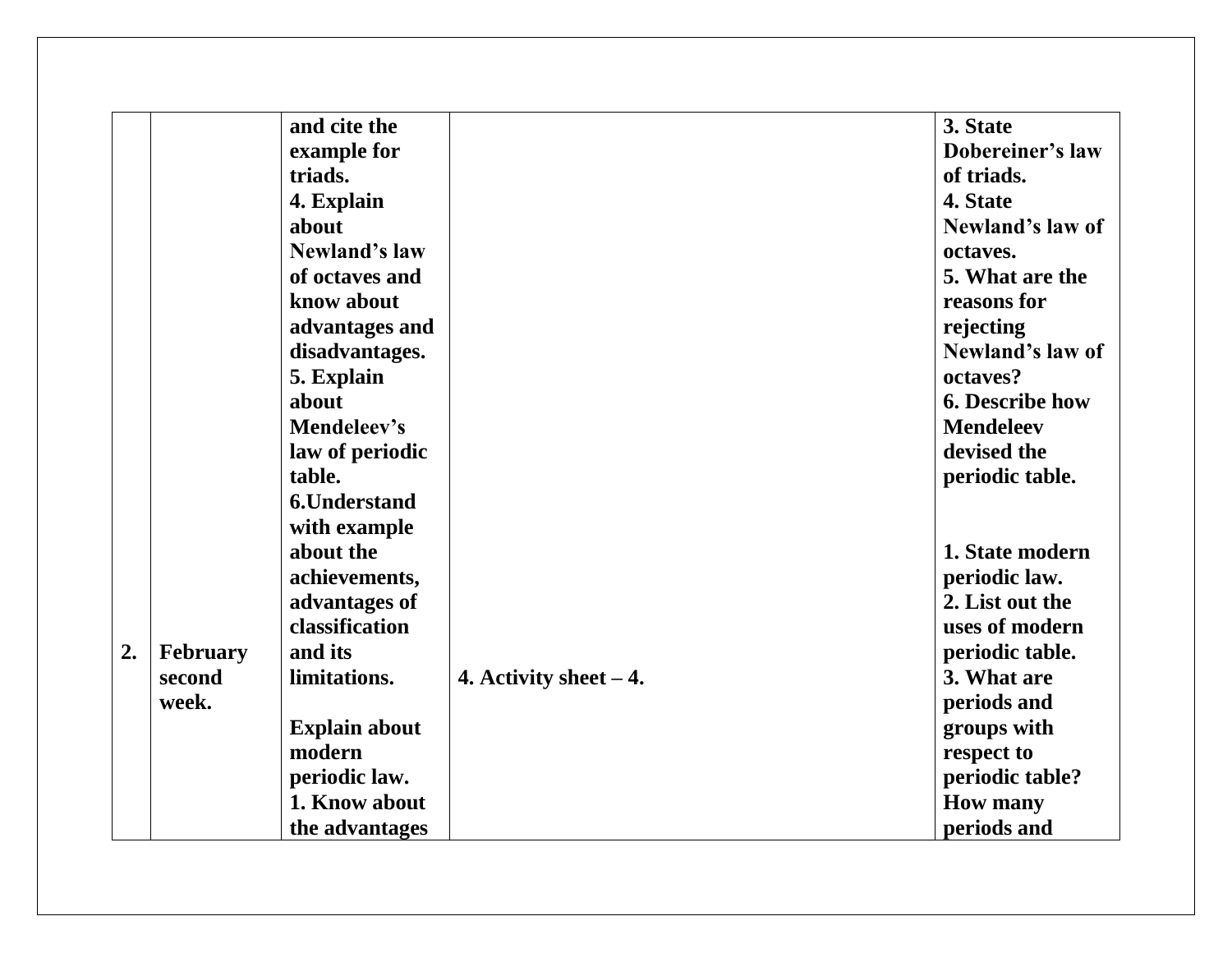| of periodic<br>table.<br>2. Explain<br>about the<br>relationship<br>about the<br>position of<br>elements-<br>period, group,<br>valence<br>electrons,<br>orbitals with<br>respect to<br>periods in the<br>modern | 5. Activity sheet -5.<br>You tube link of samveda class,   | groups are there<br>in periodic table?<br>4. While devising<br>modern periodic<br>table atomic<br>number was<br>considered rather<br>than atomic mass.<br>Why?<br>5. Define the<br>following,<br>1) Valency<br>2) Atomic size<br><b>Radius</b> )<br>3)Electropositivit |
|-----------------------------------------------------------------------------------------------------------------------------------------------------------------------------------------------------------------|------------------------------------------------------------|------------------------------------------------------------------------------------------------------------------------------------------------------------------------------------------------------------------------------------------------------------------------|
| periodic table.<br>3. List out the<br>trends in the<br>modern                                                                                                                                                   | https://www.youtube.com/watch?v=WGUsqnzcVv<br>$\mathbf{g}$ | y<br>4) Electronegativit<br>y<br>5) Metalloids.                                                                                                                                                                                                                        |
| periodic table.<br><b>Explain about</b><br>the characters                                                                                                                                                       |                                                            | 6) List out the<br>attempts made by<br><b>Scientists from</b>                                                                                                                                                                                                          |
| of valency,<br>atomic size(<br>radius).                                                                                                                                                                         |                                                            | the beginning to<br>classify elements.                                                                                                                                                                                                                                 |
| <b>Metallic and</b><br>non-metallic<br>properties,<br>electropositivity                                                                                                                                         |                                                            |                                                                                                                                                                                                                                                                        |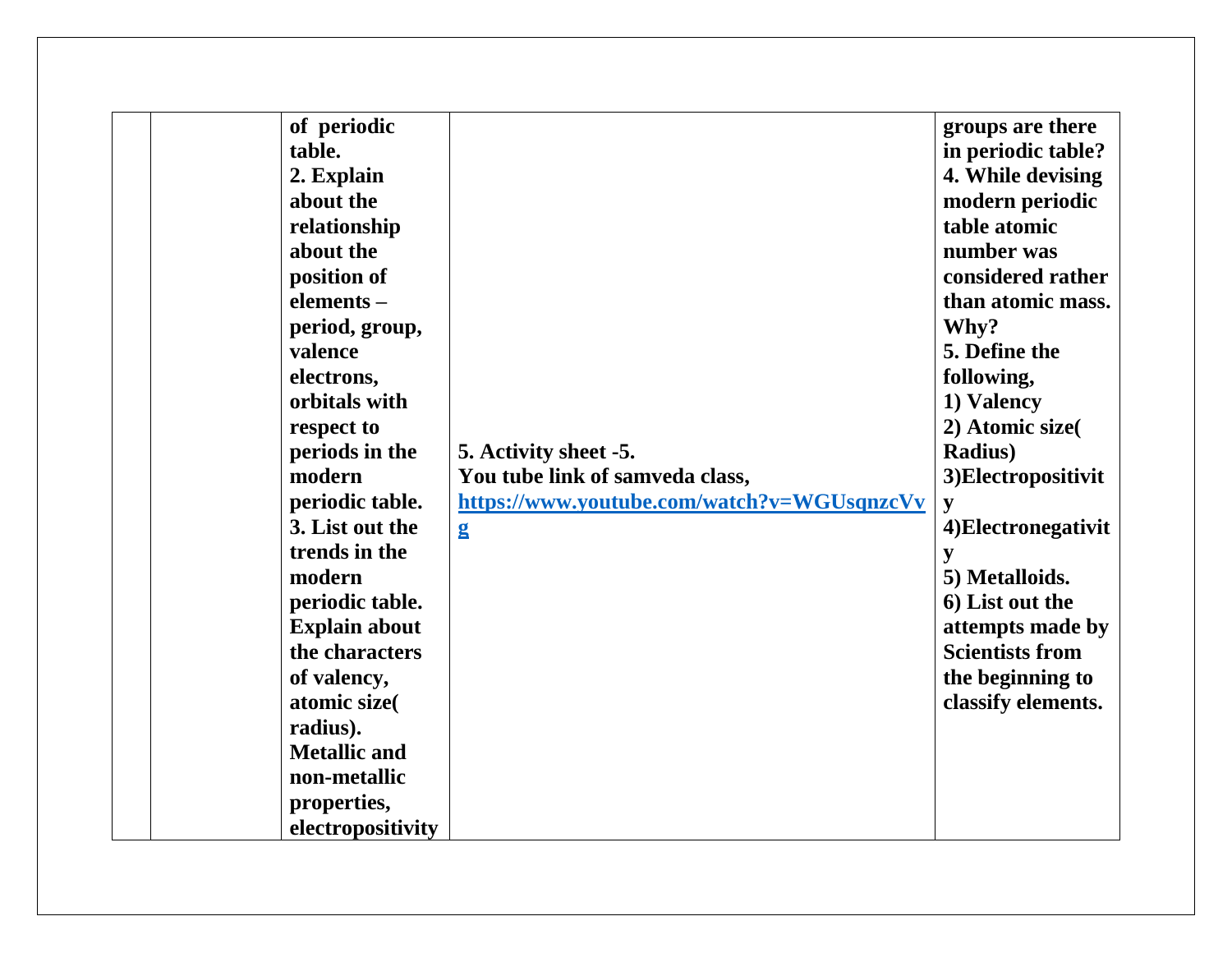| and              |  |  |
|------------------|--|--|
| electronegativit |  |  |
| y, metalloids.   |  |  |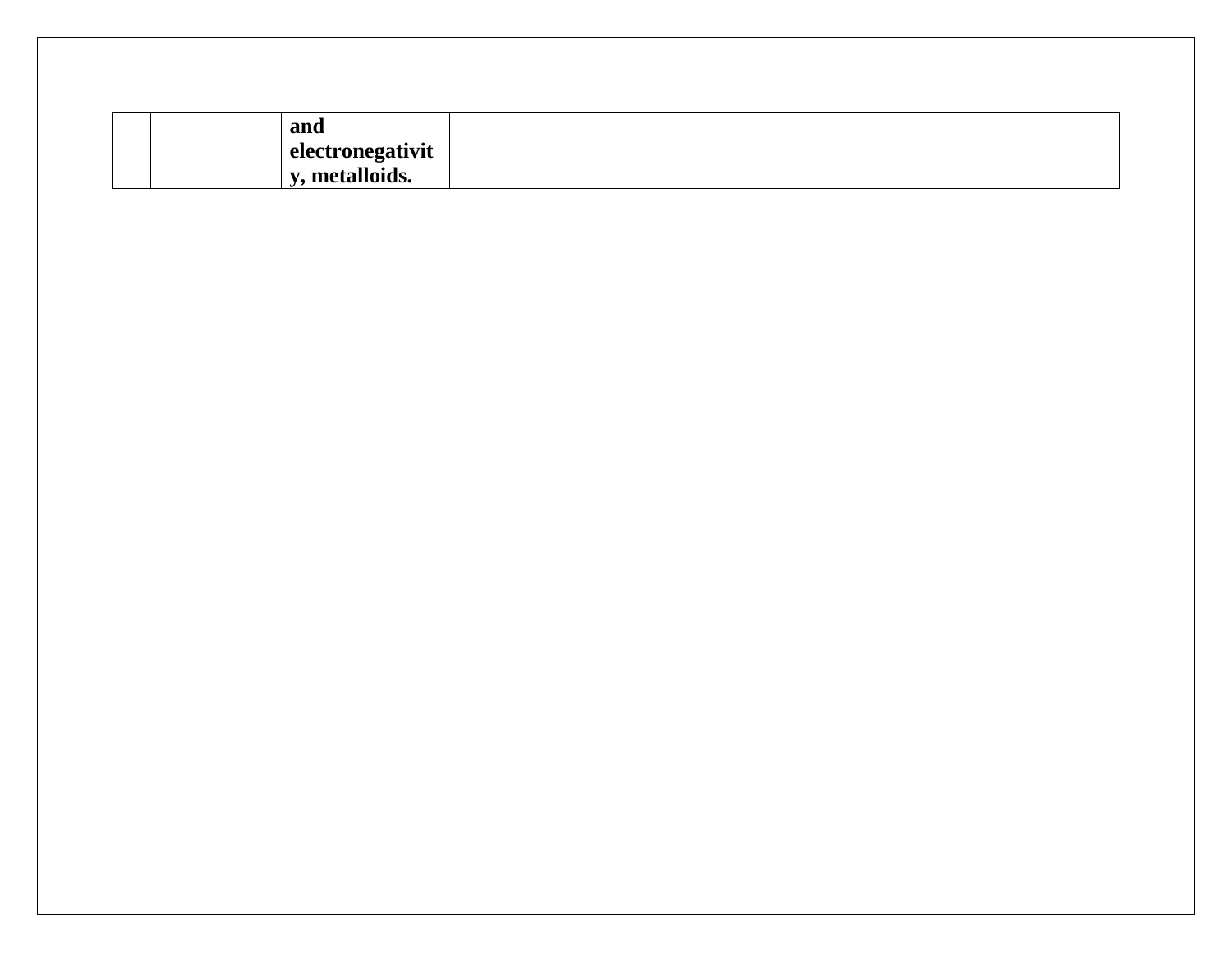

**Chapter-8- How do organisms reproduce?** 

| <b>SI</b>    | Month/week.       | <b>Main learning</b> | <b>Learning activities</b>                               | <b>Evaluation</b> |
|--------------|-------------------|----------------------|----------------------------------------------------------|-------------------|
| $\mathbf{n}$ |                   | abilities            |                                                          |                   |
| 01.          | <b>February</b>   | 1. Why the           | 1. Understand through various examples about the         | 1. In the         |
|              | third week.       | sexual mode of       | need for sexual reproduction for survival of             | reproduction      |
|              | <b>Chapter-08</b> | reproduction?        | species.                                                 | process DNA       |
|              | <b>How do</b>     | 2. Understand        | 2. Explain the importance of DNA self replication.       | self replication  |
|              | organisms         | about the            | 3. Explain in brief with suitable example about the      | Forms an          |
|              | reproduce?        | usefulness of        | importance of meiotic cell division.                     | important         |
|              |                   | variations in the    | You tube link of samveda class                           | part. Why?        |
|              |                   | survival of a        | https://www.youtube.com/watch?v=fw15uHcDGx0              | 2. Sexual         |
|              |                   | species.             | 4. By using the picture of a flower or a flower, List    | mode of           |
|              |                   | 3. Know about        | out the parts of flower and their functions.             | reproduction      |
|              |                   | how the meiotic      | 5. From the picture they know about pollination          | produces more     |
|              |                   | cell division        | process, fertilization process and germination of        | and more          |
|              |                   | maintains a          | seeds.                                                   | variations.       |
|              |                   | constant             | <b>Activity 8.7- By using dicotyledon seed Introduce</b> | Give reasons.     |
|              |                   | chromosomal          | the parts like cotyledon, plumule, radicle.              | 3. How is         |
|              |                   | number in the        |                                                          | pollination       |
|              |                   | next generation.     |                                                          | process           |
|              |                   | 4. Explain the       |                                                          | different from    |
|              |                   | stages of sexual     |                                                          | fertilization?    |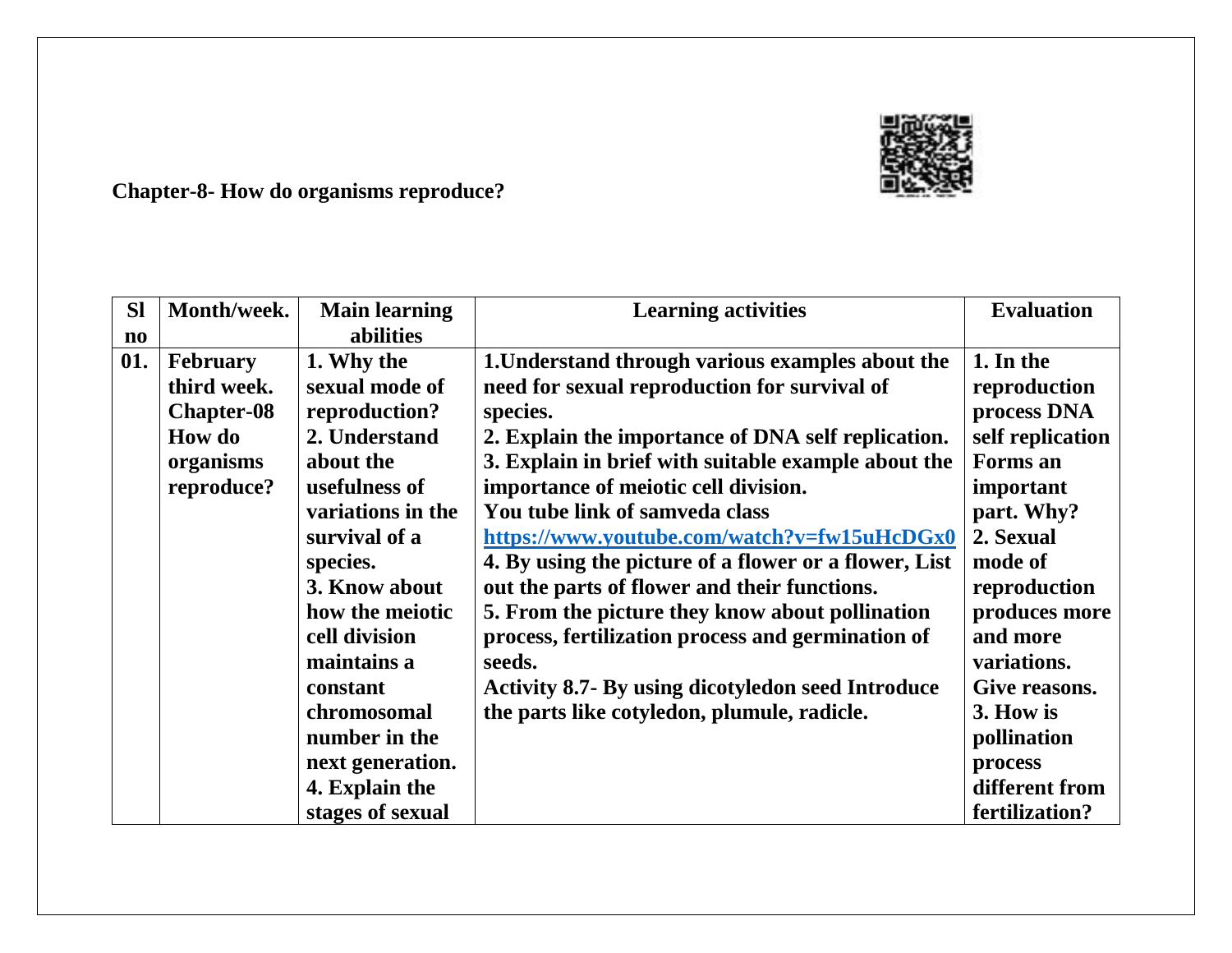|     |                                                                                                  | reproduction in<br>flowering plants.                                                                                                                                                                                                            |                                                                                                                                                                                                                                                                                                                                                                                                                                                                                                   |                                                                                                                                                                                                                                                                                                    |
|-----|--------------------------------------------------------------------------------------------------|-------------------------------------------------------------------------------------------------------------------------------------------------------------------------------------------------------------------------------------------------|---------------------------------------------------------------------------------------------------------------------------------------------------------------------------------------------------------------------------------------------------------------------------------------------------------------------------------------------------------------------------------------------------------------------------------------------------------------------------------------------------|----------------------------------------------------------------------------------------------------------------------------------------------------------------------------------------------------------------------------------------------------------------------------------------------------|
| 02. | <b>February</b><br>fourth week.<br><b>Chapter-08</b><br><b>How</b> do<br>organisms<br>reproduce? | <b>5. Reproduction</b><br>in Human<br>beings.<br>a) Male<br>reproductive<br>system.<br>b) Female<br>reproductive<br>system.<br><b>6. Know about</b><br>the menstrual<br>cycle.<br>7. Understand<br>the importance<br>of reproductive<br>health. | 6. By using the pictures of human reproductive<br>system and PPT know about the different parts<br>and functions performed by them.<br>7. Know the importance of menstrual cycle.<br>You tube link of samveda class,<br>https://www.youtube.com/watch?v=_IGpm_lkPLw<br>8. Understand about the consequences of unsafe<br>sex, transmission of sexually transmitted diseases<br>and methods to control unwanted pregnancy.<br>You tube link of samveda class,<br>https://youtu.be/Ik-Vod85-9g?t=4. | 4. What are<br>the physical<br>changes found<br>when a girl<br>enters<br>puberty?<br>5. How does<br>an embryo<br>gets nutrition<br>within the<br>mother's<br>body?<br>6. A woman is<br>using a<br>copper-T, does<br>it provide her<br>protection<br>against<br>sexually<br>transmitted<br>disease? |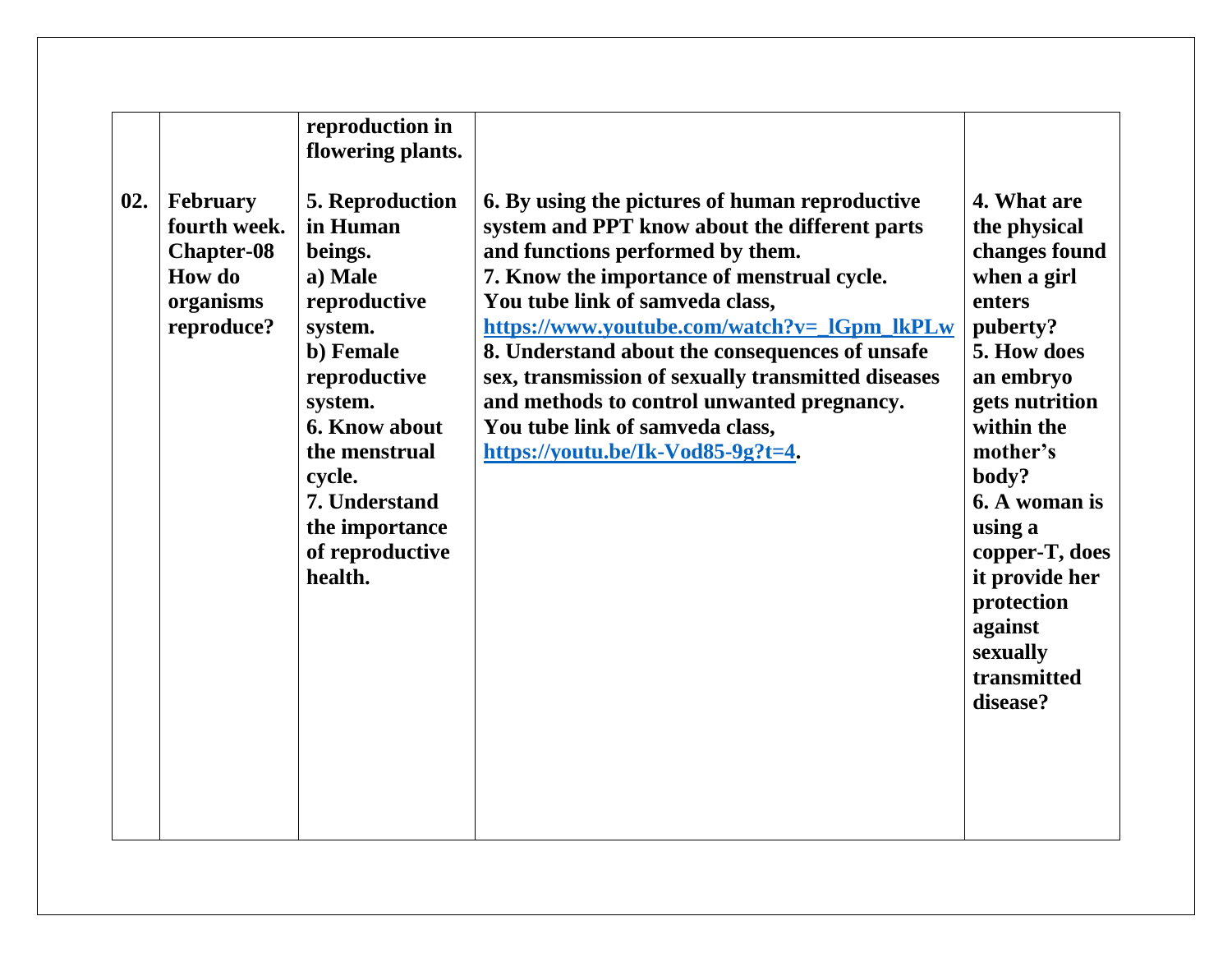Activity-1 : Observe the following table and answer the following questions,



1. What is the name of this periodic table?

2. Name the scientist who devised this periodic table.

3. State the law governing this periodic table.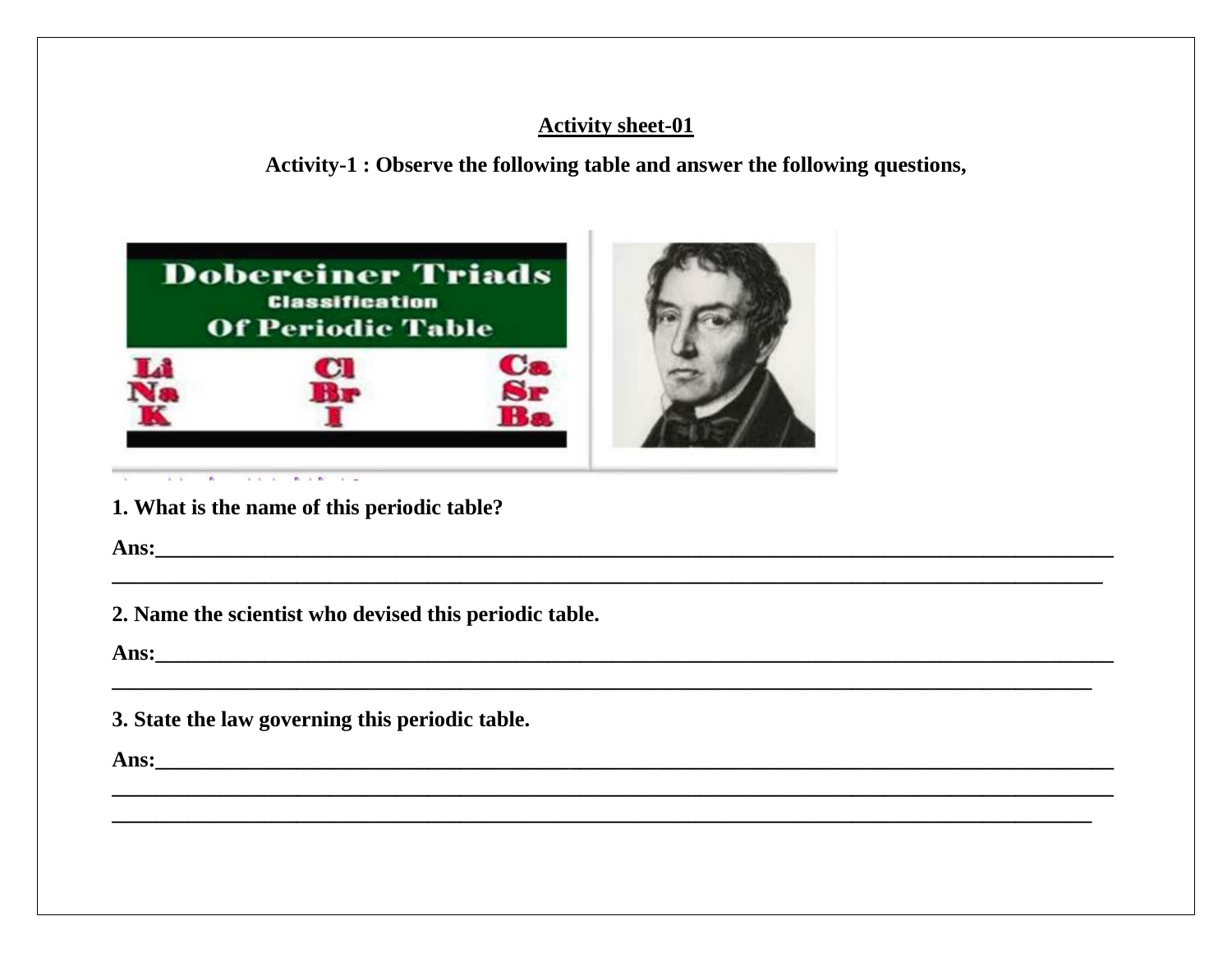4. List out the advantages and limitations of this periodic table.

**Activity 02** 

<u> 1989 - Johann Harry Harry Harry Harry Harry Harry Harry Harry Harry Harry Harry Harry Harry Harry Harry Harry</u>

Prove the given following elements are triads,

|         | <b>Dobereiner's Triads</b> |              |               |                |               |  |  |  |  |
|---------|----------------------------|--------------|---------------|----------------|---------------|--|--|--|--|
| Element | Atomic weight              | Element      | Atomic weight | Element        | Atomic weight |  |  |  |  |
| Li      | 6.9                        | Ca           | 40.1          | C21            | 35.5          |  |  |  |  |
| Na      | 23.0                       | $S_{T}$      | 37.6          | Br             | 79.9          |  |  |  |  |
| к       | 39.1                       | <b>First</b> | 337.3         | $\blacksquare$ | 126.9         |  |  |  |  |

Ans:-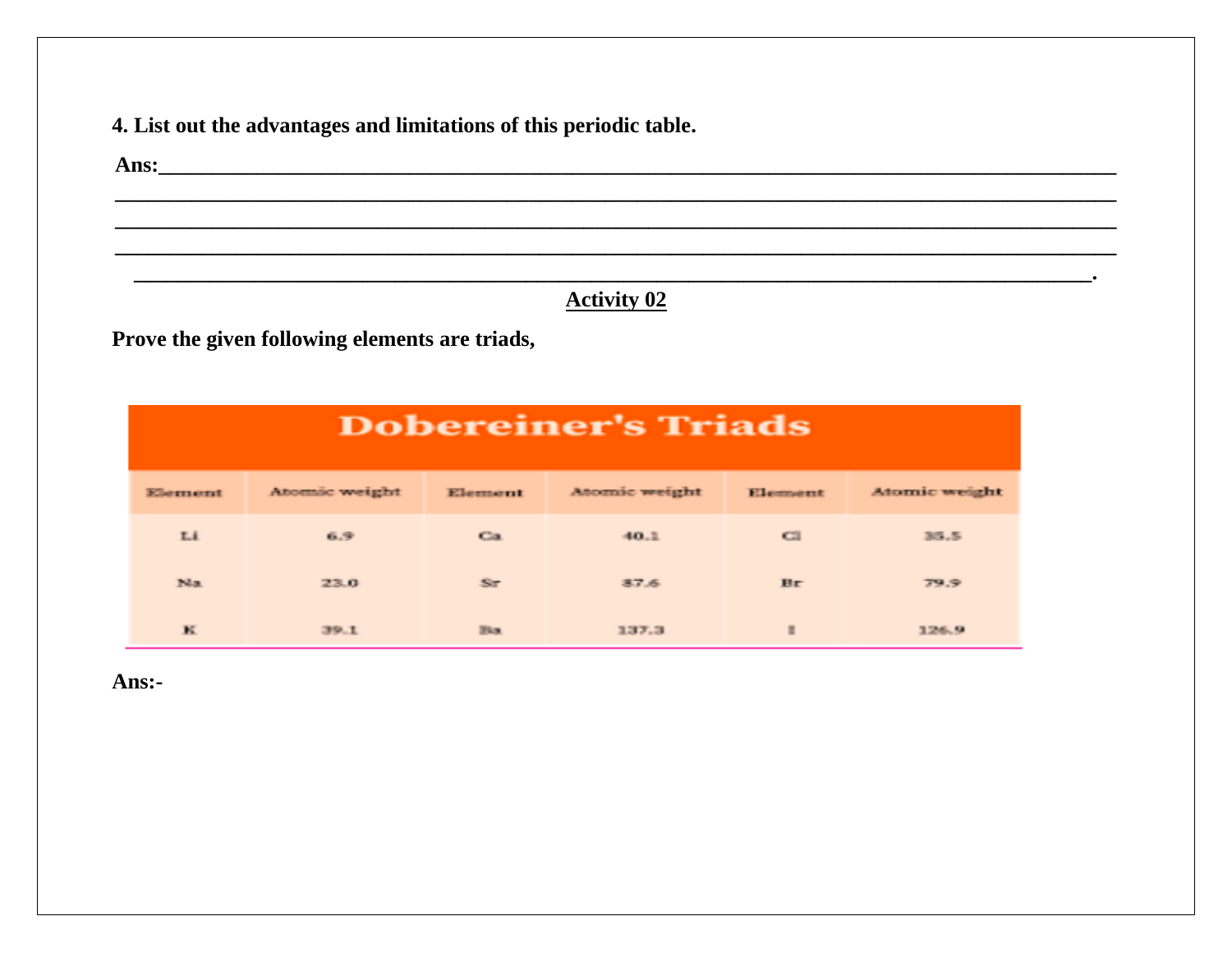**Activity-1 : Observe the following table and answer the following questions,**

**\_\_\_\_\_\_\_\_\_\_\_\_\_\_\_\_\_\_\_\_\_\_\_\_\_\_\_\_\_\_\_\_\_\_\_\_\_\_\_\_\_\_\_\_\_\_\_\_\_\_\_\_\_\_\_\_\_\_\_\_\_\_\_\_\_\_\_\_\_\_\_\_\_\_\_\_\_\_\_\_\_\_\_\_\_\_\_\_\_\_\_\_**

**\_\_\_\_\_\_\_\_\_\_\_\_\_\_\_\_\_\_\_\_\_\_\_\_\_\_\_\_\_\_\_\_\_\_\_\_\_\_\_\_\_\_\_\_\_\_\_\_\_\_\_\_\_\_\_\_\_\_\_\_\_\_\_\_\_\_\_\_\_\_\_\_\_\_\_\_\_\_\_\_\_\_\_\_\_\_\_\_\_\_\_**

| $\bf H$     | F            | C1                     | Co/Ni                  | Br           | Pd           |                  | Pt/Ir                   |
|-------------|--------------|------------------------|------------------------|--------------|--------------|------------------|-------------------------|
| Li          | Na           | $\bf K$                | $_{\rm cu}$            | <b>Rb</b>    | Αg           | $\bf Cs$         | TI                      |
| G           | Mz           | $\mathbf{C}\mathbf{n}$ | Zn                     | $S_{T}$      | $_{\bf cd}$  | $_{\rm\bf Ba/V}$ | $\mathbf{P} \mathbf{b}$ |
| Bo          | $\mathbf{A}$ | $\mathbf{C}\mathbf{r}$ | ¥                      | Ce/La        | $\mathbf{U}$ | Ta               | Th                      |
| $\mathbf C$ | Si           | TП                     | In                     | Zn           | $sn$         | w                | Hg                      |
| N           | $\mathbf{P}$ | Mn                     | $\mathbf{A}\mathbf{s}$ | <b>Di/Mo</b> | Sb           | <b>Nb</b>        | Bi                      |
| $\bullet$   | $\mathbf{s}$ | Fe                     | Se                     | <b>Ro/Ru</b> | Te           | Au               | $\bf{Os}$               |



 **1. What is the name of this periodic table?**

**Ans:\_\_\_\_\_\_\_\_\_\_\_\_\_\_\_\_\_\_\_\_\_\_\_\_\_\_\_\_\_\_\_\_\_\_\_\_\_\_\_\_\_\_\_\_\_\_\_\_\_\_\_\_\_\_\_\_\_\_\_\_\_\_\_\_\_\_\_\_\_\_\_\_\_\_\_\_\_\_\_\_\_\_\_\_\_\_\_\_**

**2. Name the scientists who devised this periodic table.**

**Ans:\_\_\_\_\_\_\_\_\_\_\_\_\_\_\_\_\_\_\_\_\_\_\_\_\_\_\_\_\_\_\_\_\_\_\_\_\_\_\_\_\_\_\_\_\_\_\_\_\_\_\_\_\_\_\_\_\_\_\_\_\_\_\_\_\_\_\_\_\_\_\_\_\_\_\_\_\_\_\_\_\_\_\_\_\_\_\_\_**

**3. State the law governing this periodic table.**

**Ans:\_\_\_\_\_\_\_\_\_\_\_\_\_\_\_\_\_\_\_\_\_\_\_\_\_\_\_\_\_\_\_\_\_\_\_\_\_\_\_\_\_\_\_\_\_\_\_\_\_\_\_\_\_\_\_\_\_\_\_\_\_\_\_\_\_\_\_\_\_\_\_\_\_\_\_\_\_\_\_\_\_\_\_\_\_\_\_\_**

**4. List out the advantages and limitations of this periodic table.**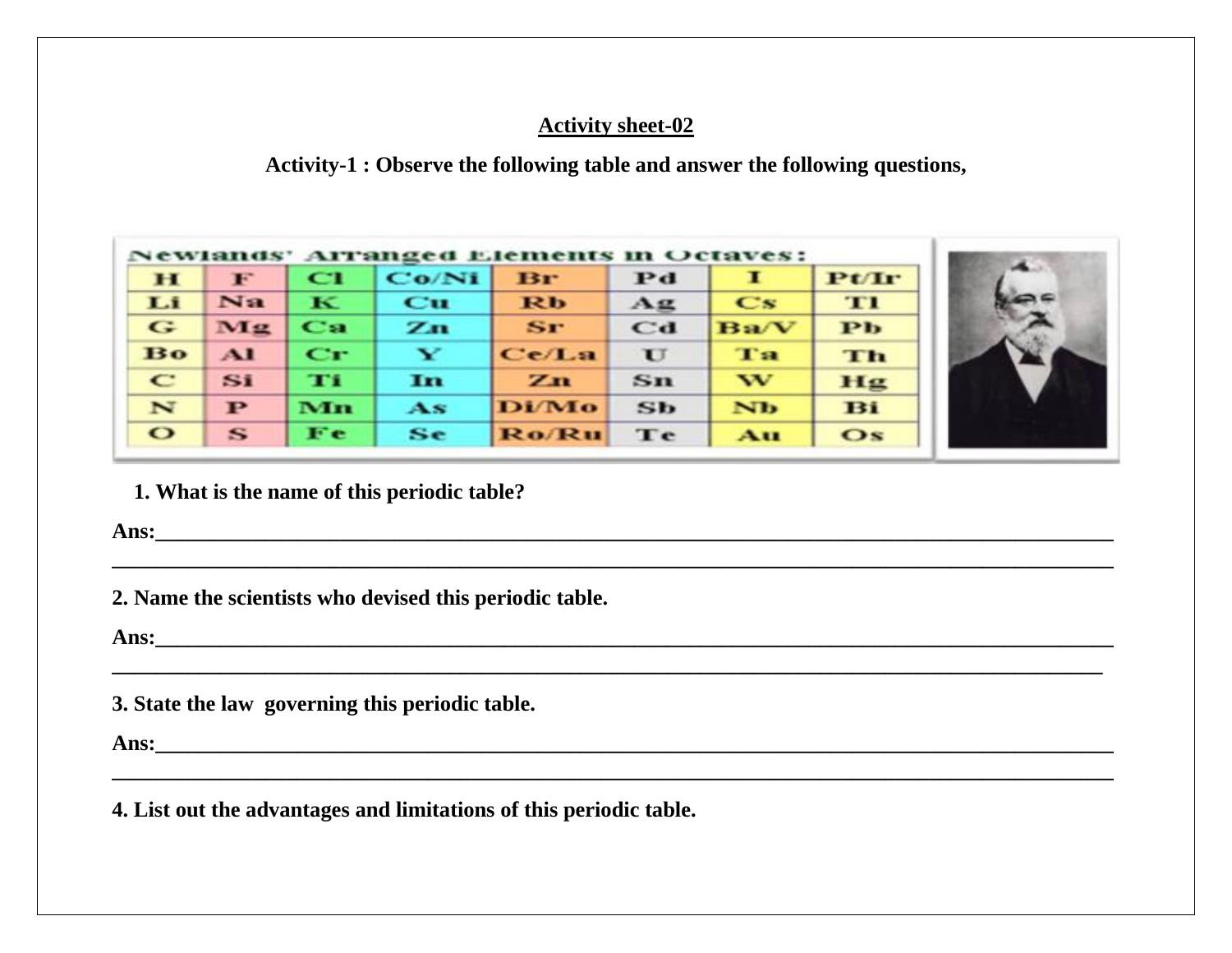| Ans: |  |  |  |
|------|--|--|--|
|      |  |  |  |
|      |  |  |  |
|      |  |  |  |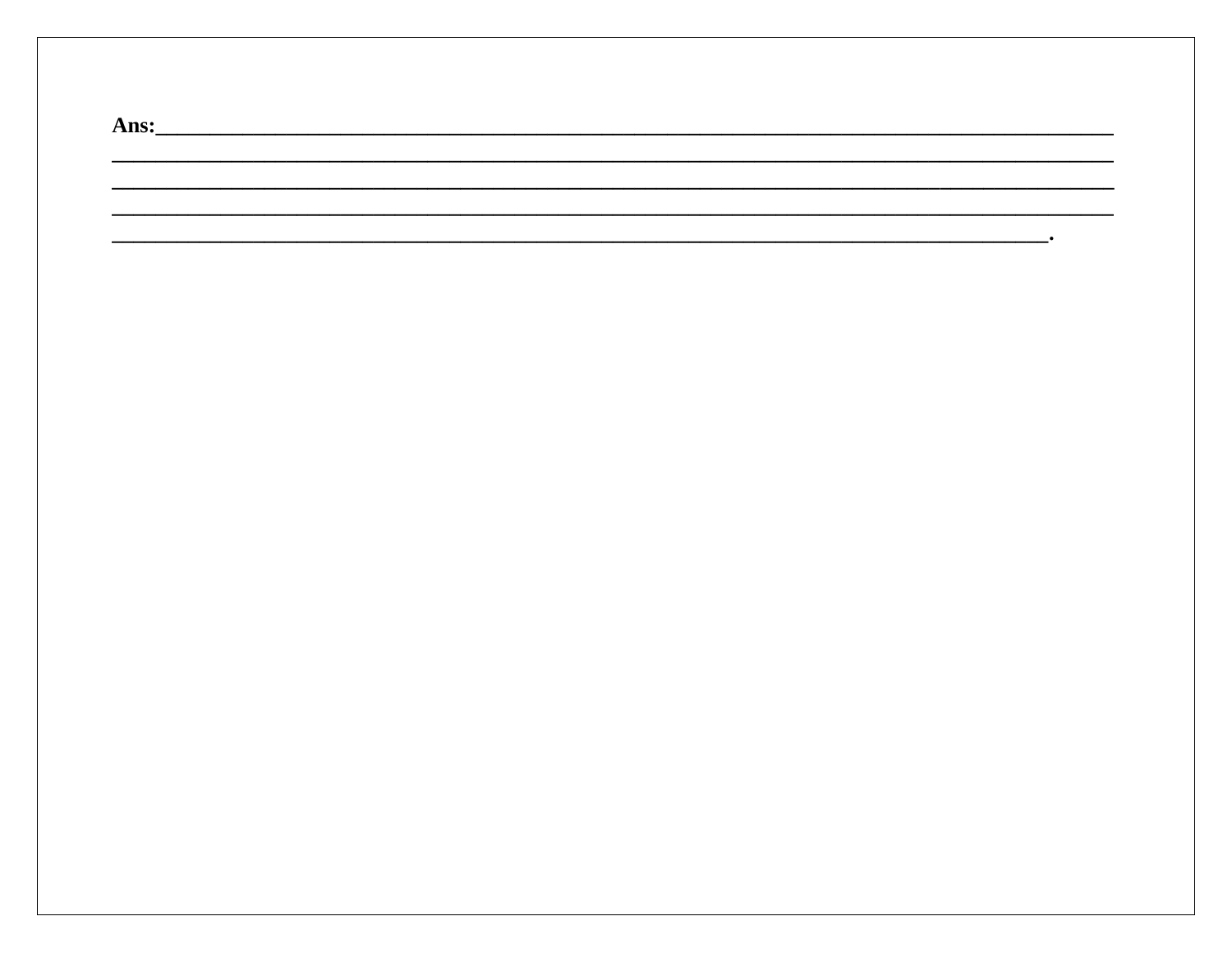**Activity-1 : Observe the following table and answer the following questions,**

| Dobereiner's triads<br>Known to Mendeleev<br><b>Linknown to Mendeleev</b> |                   |                    |                   |             |                              |             |             |            |                                |                   |
|---------------------------------------------------------------------------|-------------------|--------------------|-------------------|-------------|------------------------------|-------------|-------------|------------|--------------------------------|-------------------|
|                                                                           | н<br>1.01         |                    |                   |             |                              |             |             |            |                                |                   |
| He<br>4.00                                                                | Li<br>6.94        | Be<br>9.01         | B<br>10.8         | С<br>12.0   | N<br>14.0                    | о<br>16.0   | F<br>19.0   |            |                                |                   |
| <b>Ne</b><br>20.2                                                         | <b>Na</b><br>23.0 | Mg<br>24.3         | AI<br>27.0        | Si<br>28.1  | P<br>31.0                    | S<br>32.1   | C1<br>35.5  |            |                                |                   |
| Ar<br>40.0                                                                | ĸ<br>39.1         | Ca<br>40.1         | <b>Sc</b><br>45.0 | Ti<br>47.9  | v<br>50.9                    | $_{52.0}$   | Mn<br>54.9  | Fe<br>55.9 | C <sub>0</sub> <sub>58.9</sub> | <b>Ni</b><br>58.7 |
|                                                                           | Cu<br>63.5        | Zn<br>65.4         | Ga<br>69.7        | Ge<br>72.6  | As<br>74.9                   | Se<br>79.0  | Br<br>79.9  |            |                                |                   |
| Kr<br>83.8                                                                | Rb<br>85.5        | sr<br>87.6         | Y<br>88.9         | Zr<br>91.2  | <b>N<sub>b</sub></b><br>92.9 | Mo<br>95.9  | Tc<br>(99)  | Ru<br>101  | Rh<br>103                      | P <sub>106</sub>  |
|                                                                           | A <sub>98</sub>   | $_{\rm cd}$<br>112 | In<br>115         | $sn$<br>119 | <b>Sb</b><br>122             | Te<br>128   | 127         |            |                                |                   |
| Xe<br>131                                                                 | Ce<br>133         | Ba<br>137          | La<br>139         | Hf<br>179   | Ta<br>181                    | w<br>184    | Re<br>180   | Os<br>194  | $\mathbf{r}$<br>192            | $P_{195}$         |
|                                                                           | Au<br>197         | Hg<br>201          | Ti<br>204         | Pb<br>207   | Bi<br>209                    | Po<br>(210) | At<br>(210) |            |                                |                   |
| Rn<br>222                                                                 | Fr<br>223)        | Ra<br>(226)        | Ac<br>(227        | Th<br>232   | Pa<br>(231)                  | U<br>238    |             |            |                                |                   |

**\_\_\_\_\_\_\_\_\_\_\_\_\_\_\_\_\_\_\_\_\_\_\_\_\_\_\_\_\_\_\_\_\_\_\_\_\_\_\_\_\_\_\_\_\_\_\_\_\_\_\_\_\_\_\_\_\_\_\_\_\_\_\_\_\_\_\_\_\_\_\_\_\_\_\_\_\_\_\_\_\_\_\_\_\_\_\_\_\_\_**

والمتعاقبة فترقع فالمتمازل فالأعام وممالأ

**1. What is the name of this periodic table?**

**Ans;\_\_\_\_\_\_\_\_\_\_\_\_\_\_\_\_\_\_\_\_\_\_\_\_\_\_\_\_\_\_\_\_\_\_\_\_\_\_\_\_\_\_\_\_\_\_\_\_\_\_\_\_\_\_\_\_\_\_\_\_\_\_\_\_\_\_\_\_\_\_\_\_\_\_\_\_\_\_\_\_\_\_\_\_\_\_\_\_**

**2. Name the scientist who devised this periodic table.**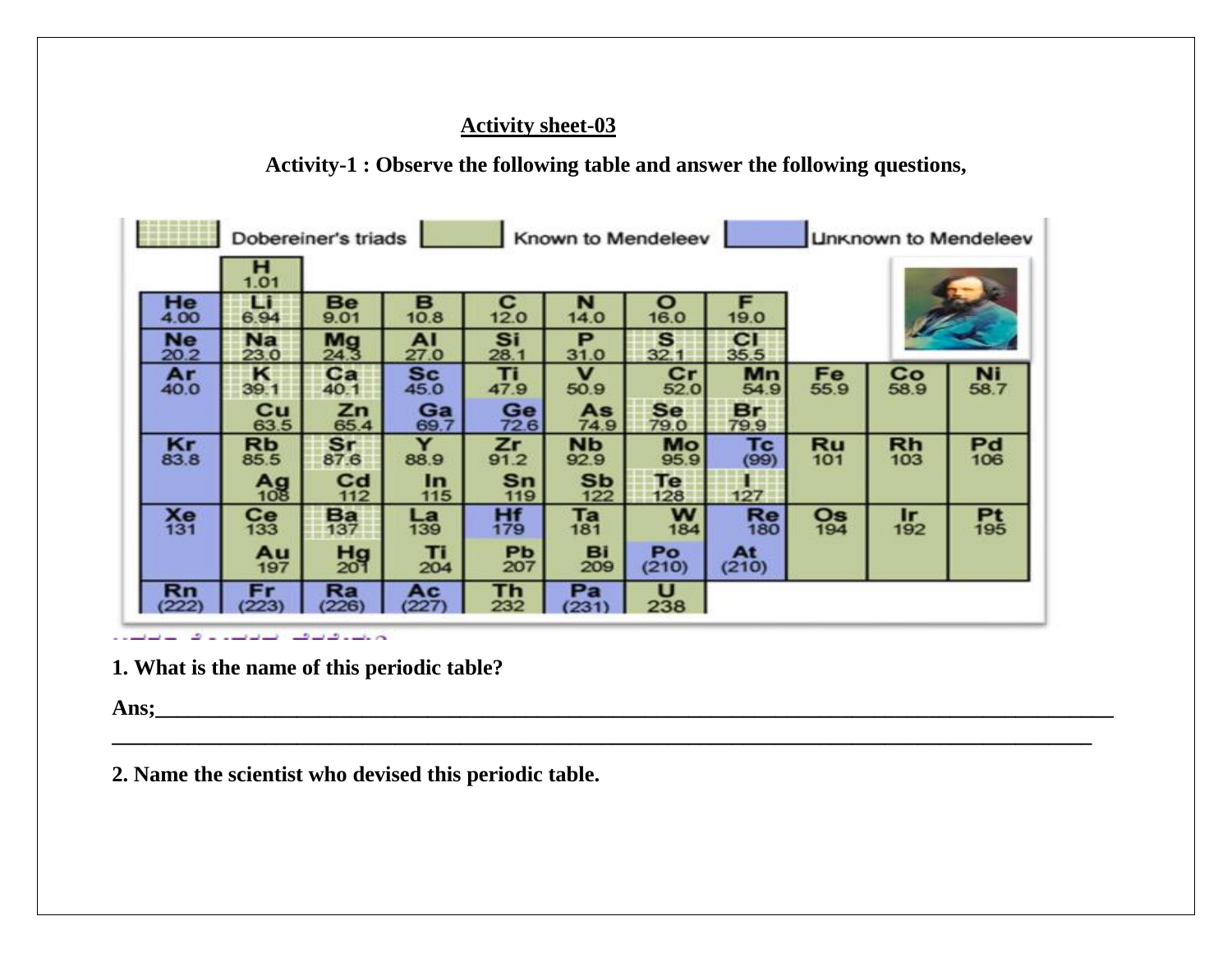| 3. State the law governing this periodic table law.                                                                                                                                                                                  |
|--------------------------------------------------------------------------------------------------------------------------------------------------------------------------------------------------------------------------------------|
|                                                                                                                                                                                                                                      |
| 4. Explain in brief about how Mendeleev devised his periodic table.                                                                                                                                                                  |
| Ans: <u>with the contract of the contract of the contract of the contract of the contract of the contract of the contract of the contract of the contract of the contract of the contract of the contract of the contract of the</u> |
|                                                                                                                                                                                                                                      |
|                                                                                                                                                                                                                                      |
|                                                                                                                                                                                                                                      |
| 5. List out the advantages and limitations of this periodic table.                                                                                                                                                                   |
|                                                                                                                                                                                                                                      |
|                                                                                                                                                                                                                                      |
|                                                                                                                                                                                                                                      |
|                                                                                                                                                                                                                                      |
|                                                                                                                                                                                                                                      |
|                                                                                                                                                                                                                                      |
|                                                                                                                                                                                                                                      |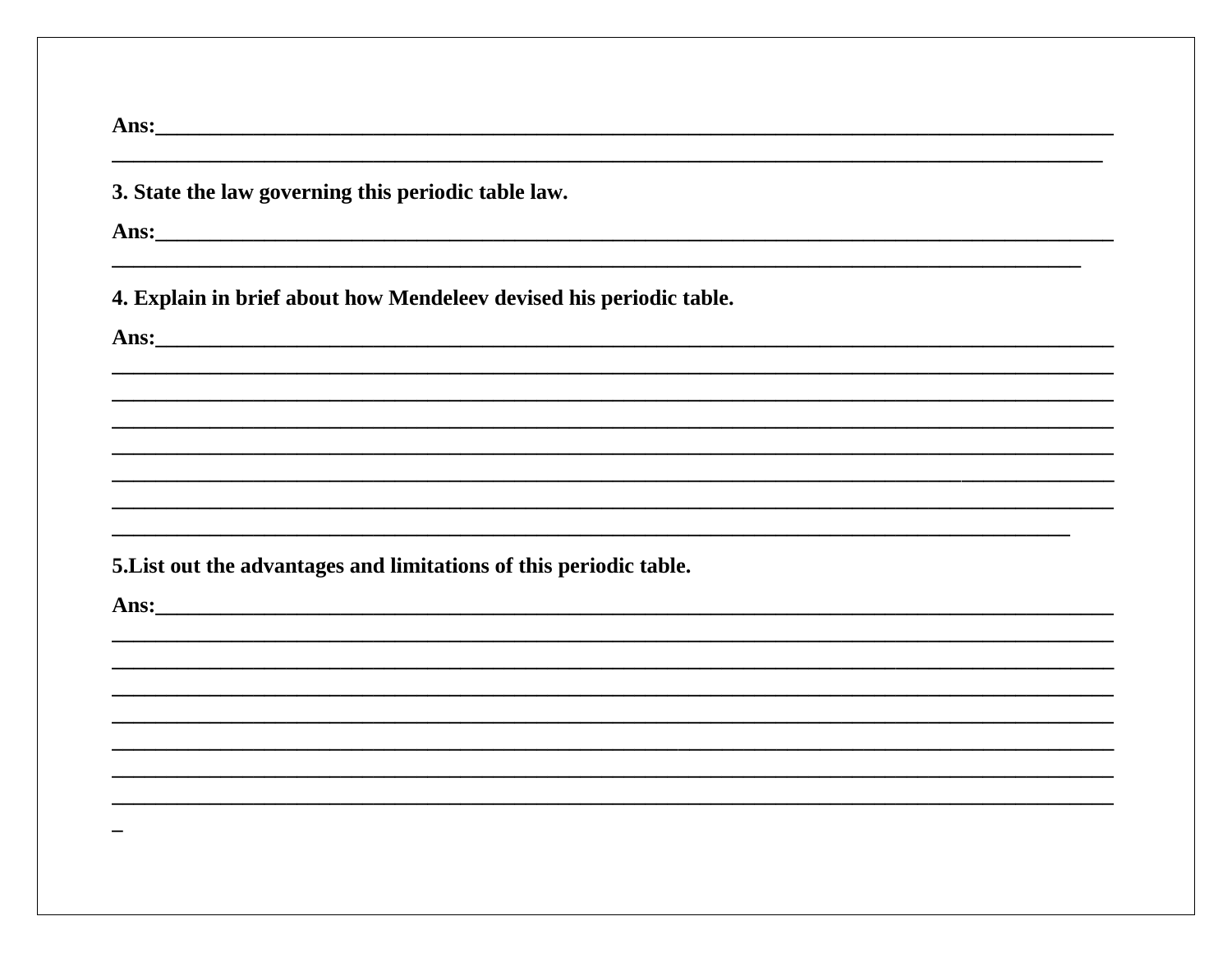**Activity-1 : Observe the following table and answer the following questions,**

| PERIODIC TABLE OF ELEMENTS |  |
|----------------------------|--|
|                            |  |
|                            |  |
|                            |  |
|                            |  |
|                            |  |

**\_\_\_\_\_\_\_\_\_\_\_\_\_\_\_\_\_\_\_\_\_\_\_\_\_\_\_\_\_\_\_\_\_\_\_\_\_\_\_\_\_\_\_\_\_\_\_\_\_\_\_\_\_\_\_\_\_\_\_\_\_\_\_\_\_\_\_\_\_\_\_\_\_\_\_\_\_\_\_\_\_\_\_\_\_\_\_\_\_**

**\_\_\_\_\_\_\_\_\_\_\_\_\_\_\_\_\_\_\_\_\_\_\_\_\_\_\_\_\_\_\_\_\_\_\_\_\_\_\_\_\_\_\_\_\_\_\_\_\_\_\_\_\_\_\_\_\_\_\_\_\_\_\_\_\_\_\_\_\_\_\_\_\_\_\_\_\_\_\_\_\_\_\_\_\_\_\_\_\_**

**1. What is the name of this periodic table?**

**Ans:\_\_\_\_\_\_\_\_\_\_\_\_\_\_\_\_\_\_\_\_\_\_\_\_\_\_\_\_\_\_\_\_\_\_\_\_\_\_\_\_\_\_\_\_\_\_\_\_\_\_\_\_\_\_\_\_\_\_\_\_\_\_\_\_\_\_\_\_\_\_\_\_\_\_\_\_\_\_\_\_\_\_\_\_\_\_\_\_**

**2. Name the scientists who devised this periodic table.**

**Ans:\_\_\_\_\_\_\_\_\_\_\_\_\_\_\_\_\_\_\_\_\_\_\_\_\_\_\_\_\_\_\_\_\_\_\_\_\_\_\_\_\_\_\_\_\_\_\_\_\_\_\_\_\_\_\_\_\_\_\_\_\_\_\_\_\_\_\_\_\_\_\_\_\_\_\_\_\_\_\_\_\_\_\_\_\_\_\_\_**

**3. State the law governing this periodic table.**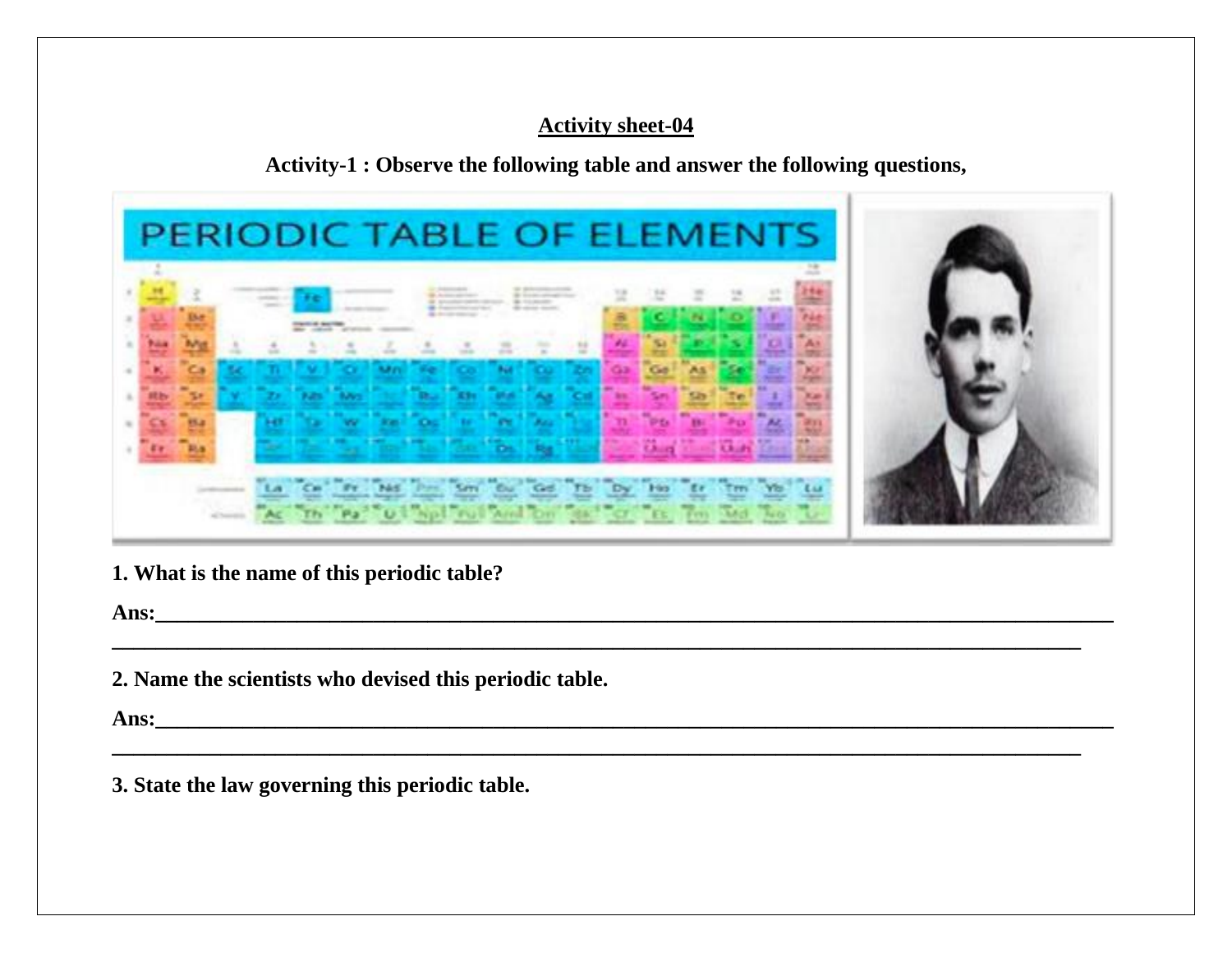| Ans:<br><u> 1999 - Johann Harry Harry Harry Harry Harry Harry Harry Harry Harry Harry Harry Harry Harry Harry Harry Harry</u> |  |
|-------------------------------------------------------------------------------------------------------------------------------|--|
| 4. List out the advantages of this periodic table.                                                                            |  |
| Ans:                                                                                                                          |  |
|                                                                                                                               |  |

Activity:2:-

Write down the electronic configuration of first thirty elements from the modern periodic table, then classify them into their periods, groups and blocks.

| Sl no | Name of the elements | <b>Period</b> | Group | <b>Block</b> |
|-------|----------------------|---------------|-------|--------------|
|       |                      |               |       |              |
|       |                      |               |       |              |
|       |                      |               |       |              |
|       |                      |               |       |              |
|       |                      |               |       |              |
|       |                      |               |       |              |
|       |                      |               |       |              |
|       |                      |               |       |              |
|       |                      |               |       |              |
|       |                      |               |       |              |
|       |                      |               |       |              |
|       |                      |               |       |              |
|       |                      |               |       |              |
|       |                      |               |       |              |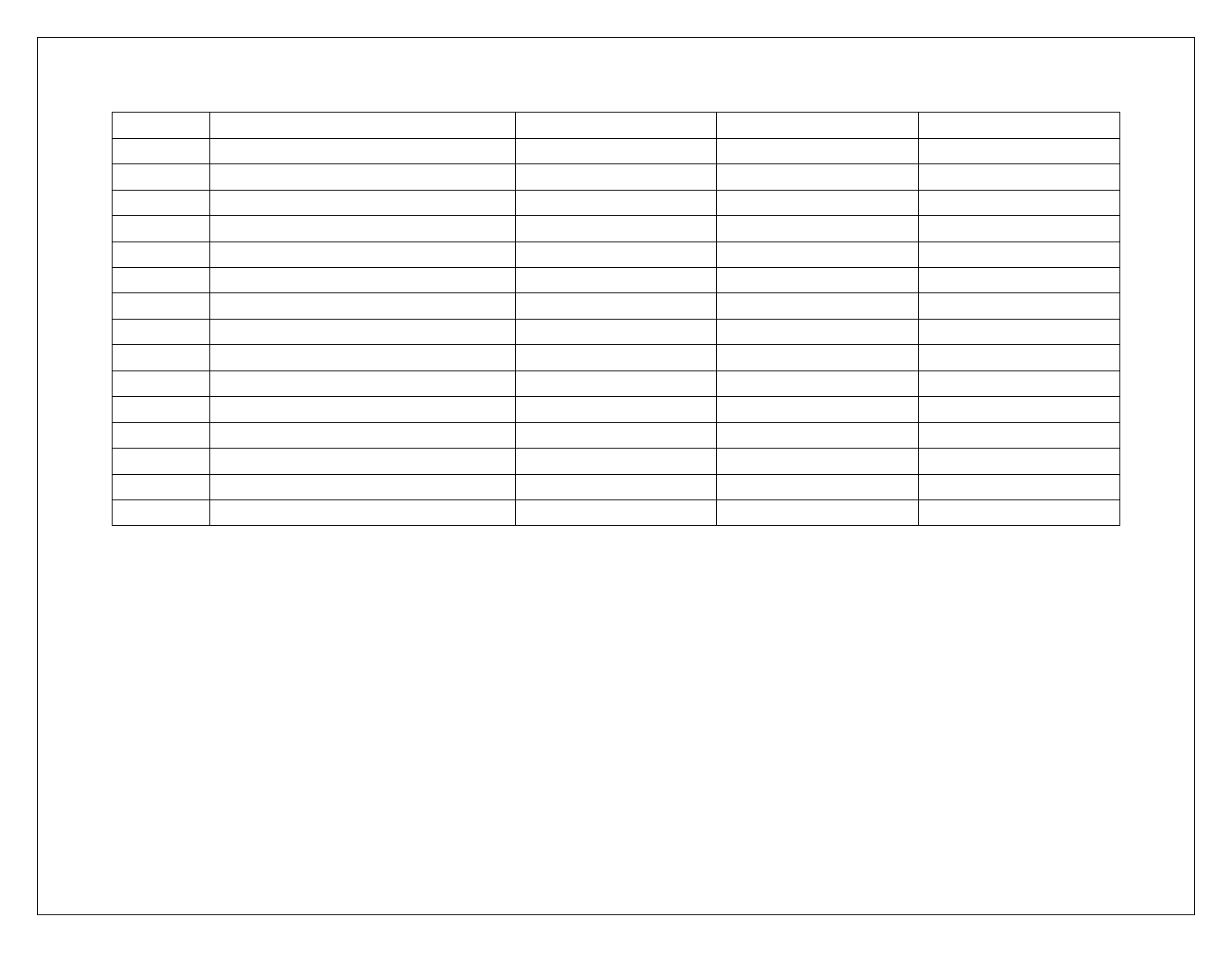**As we move from left to right and from top to bottom in the periodic table, Completer the table given below according to change in trends and give reasons ( First row has been done)**

| <b>Property of the</b>                                      | <b>From left to</b> | <b>Reasons</b>                                                                                                                                                                        | <b>From top</b>  | <b>Reasons</b>                                                                                                                      |
|-------------------------------------------------------------|---------------------|---------------------------------------------------------------------------------------------------------------------------------------------------------------------------------------|------------------|-------------------------------------------------------------------------------------------------------------------------------------|
| element.                                                    | right               |                                                                                                                                                                                       | to bottom        |                                                                                                                                     |
|                                                             |                     |                                                                                                                                                                                       |                  |                                                                                                                                     |
| Atomic size.                                                | Decreases.          | Electrons being added up to the<br>same shell and an increase in<br>nuclear charge which tends to<br>pull the electrons closer to the<br>nucleus and reduces the size of<br>the atom. | <b>Increases</b> | As we go down new<br>shells are added and<br>increase in distance<br>between nucleus and<br>electron present in<br>outermost shell. |
| <b>Metallic</b><br>properties<br>(Electro<br>positivity)    |                     |                                                                                                                                                                                       |                  |                                                                                                                                     |
| <b>NON-metallic</b><br>properties<br>(Electro<br>negativity |                     |                                                                                                                                                                                       |                  |                                                                                                                                     |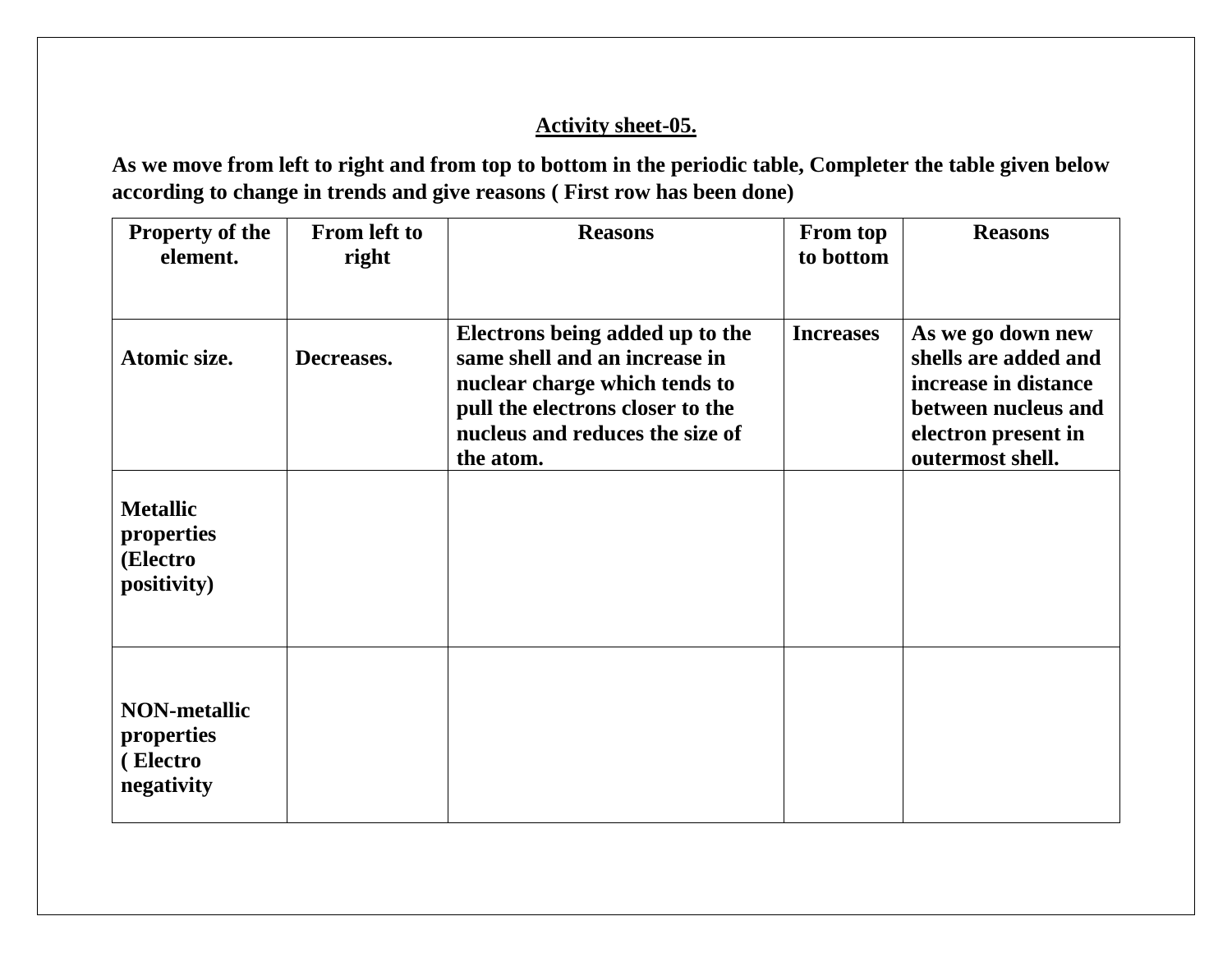### **Practice sheet / Activity sheet-1**

**Class : 10 Subject: Science**

## **Chapter:-8- How do organisms reproduce?**

**I. Four alternatives are given for each question. Choose the most appropriate one and write down with its serial number:- ( Practice book page number- 23, 24).**

**1. The number of chromosomes present in non reproductive body cells of an organism when compared to germ cells is**

**1) will be Equal 2) Half of it 3) Twice of it 4) Thrice of it.**

**Ans:\_\_\_\_\_\_\_\_\_\_\_\_\_\_\_\_\_\_\_\_\_\_\_\_**

**2. The female reproductive part of the flower is**

**1) Stamen 2) Petal 3) Pistil 4) Anther**

**Ans:** 

**3. In humans the organ which acts as a bridge between mother and embryo for transfer and exchange of nutrients and waste substances is**

**1) Placenta 2) Fallopian tube 3) Cervix 4) Umbilical cord**

Ans:

**4. The process of stopping of the menstrual cycle is called**

**1) Menarche 2) Pregnancy 3) Menopause 4) Abortion.**

**Ans:\_\_\_\_\_\_\_\_\_\_\_\_\_\_\_\_\_\_\_\_\_\_\_\_**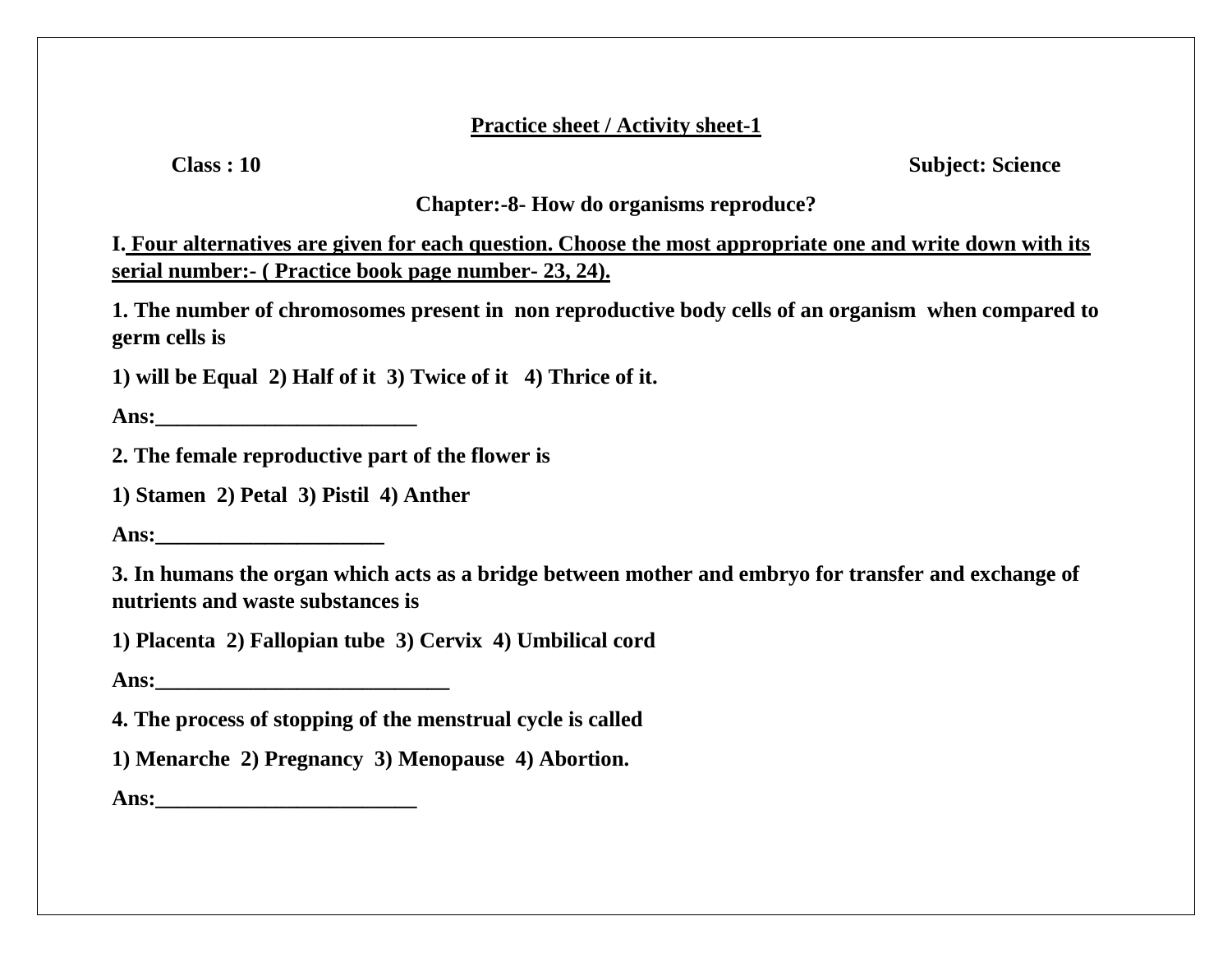| 1) What is meant by reproduction? |                                                                                                                                                                                                                                      |
|-----------------------------------|--------------------------------------------------------------------------------------------------------------------------------------------------------------------------------------------------------------------------------------|
|                                   | Ans: No. 2016. The contract of the contract of the contract of the contract of the contract of the contract of the contract of the contract of the contract of the contract of the contract of the contract of the contract of       |
|                                   | <u> 1999 - Johann Stoff, deutscher Stoff, der Stoff, der Stoff, der Stoff, der Stoff, der Stoff, der Stoff, der S</u><br>2) What do you mean by pollination?                                                                         |
|                                   |                                                                                                                                                                                                                                      |
|                                   |                                                                                                                                                                                                                                      |
|                                   | 3) Which of the human gametes is motile?                                                                                                                                                                                             |
|                                   | Ans: <u>with the contract of the contract of the contract of the contract of the contract of the contract of the contract of the contract of the contract of the contract of the contract of the contract of the contract of the</u> |
| 4) What do you mean by zygote?    | ,我们也不能会在这里,我们也不能会在这里,我们也不能会在这里,我们也不能会在这里,我们也不能会在这里,我们也不能会在这里,我们也不能会不能会不能会。""我们,我                                                                                                                                                     |
|                                   | Ans: <u>with the contract of the contract of the contract of the contract of the contract of the contract of the contract of the contract of the contract of the contract of the contract of the contract of the contract of the</u> |
|                                   | 5) Give two reasons for the variations that occurs in the generations due to sexual reproduction.                                                                                                                                    |
|                                   | Ans: <u>and the contract of the contract of the contract of the contract of the contract of the contract of the contract of the contract of the contract of the contract of the contract of the contract of the contract of the </u> |
|                                   |                                                                                                                                                                                                                                      |
|                                   |                                                                                                                                                                                                                                      |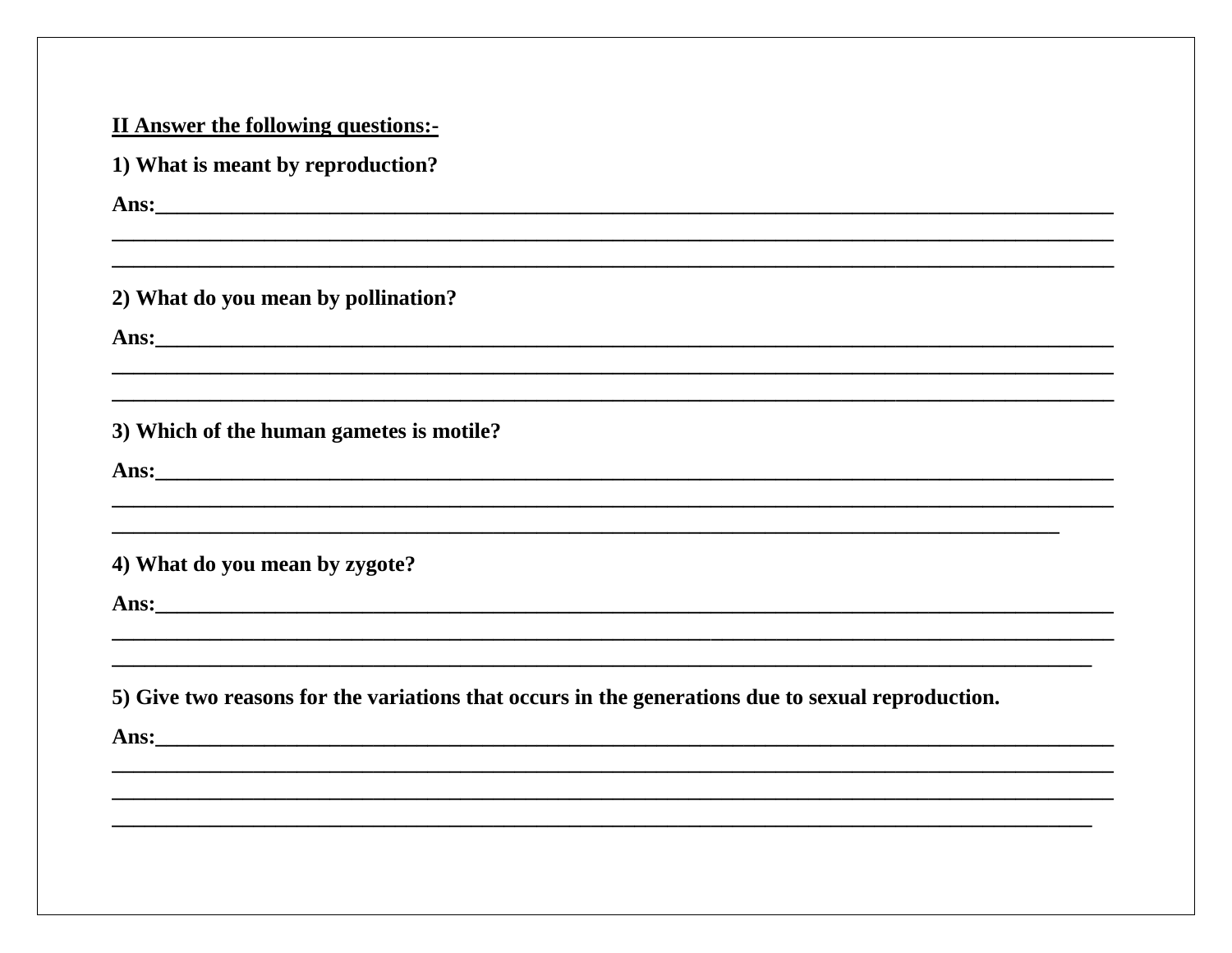# 6) What are the importance of DNA self replication?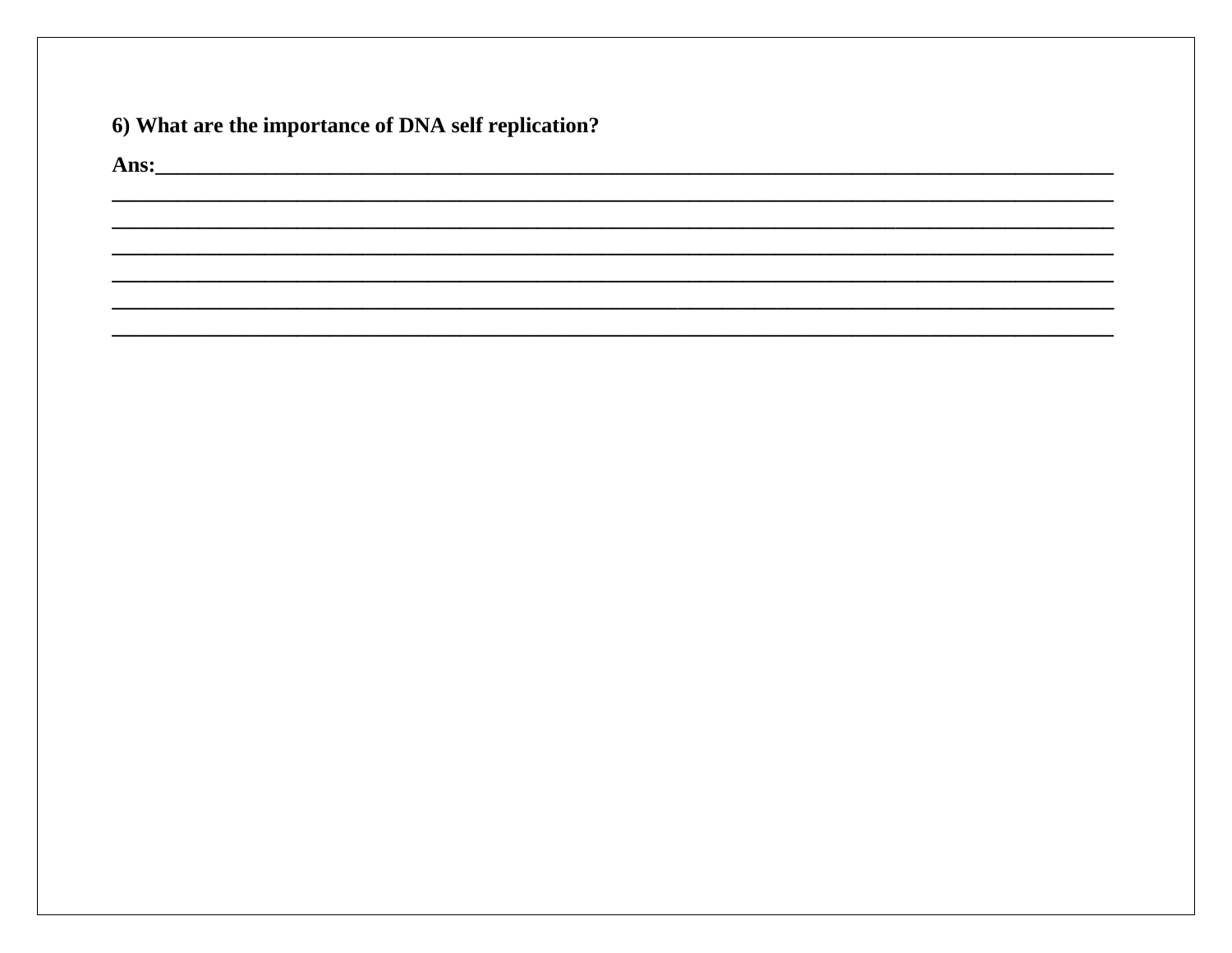#### **Practice sheet / Activity sheet-2**

**Class : 10** Subject: Science

### **Chapter:-8- How do organisms reproduce?**

**I. Four alternatives are given for each question. Choose the most appropriate one and write down with its serial number:-**

**1. The part of the plant that grows into future shoot is**

**1) Radicle 2) Plumule 3) Cotyledons 4) Seed coat.**

**Ans:** 

**2. The hormone responsible for sexual maturity in adolescent boys is**

**1) Progesterone 2) Insulin 3) Adrenalin 4) Testosterone.**

**Ans:\_\_\_\_\_\_\_\_\_\_\_\_\_\_\_\_\_\_\_\_\_\_**

**3. The tube which is helpful for fertilization after pollination process is** 

**1) Pistil tube 2) Pollen tube 3) Pollen stalk 4) Stamens.**

**Ans:** 

### **II Answer the following questions:-**

**1. Distinguish between the male germ cells and female germ cells in humans.**

| $\sim$<br>SI no | 1 / A<br>cells<br>$\sim$ $\sim$ $\sim$ $\sim$ $\sim$ | $\sim$ $\sim$ $\sim$ $\sim$<br>cells<br>0.01111222 |  |
|-----------------|------------------------------------------------------|----------------------------------------------------|--|
|                 |                                                      |                                                    |  |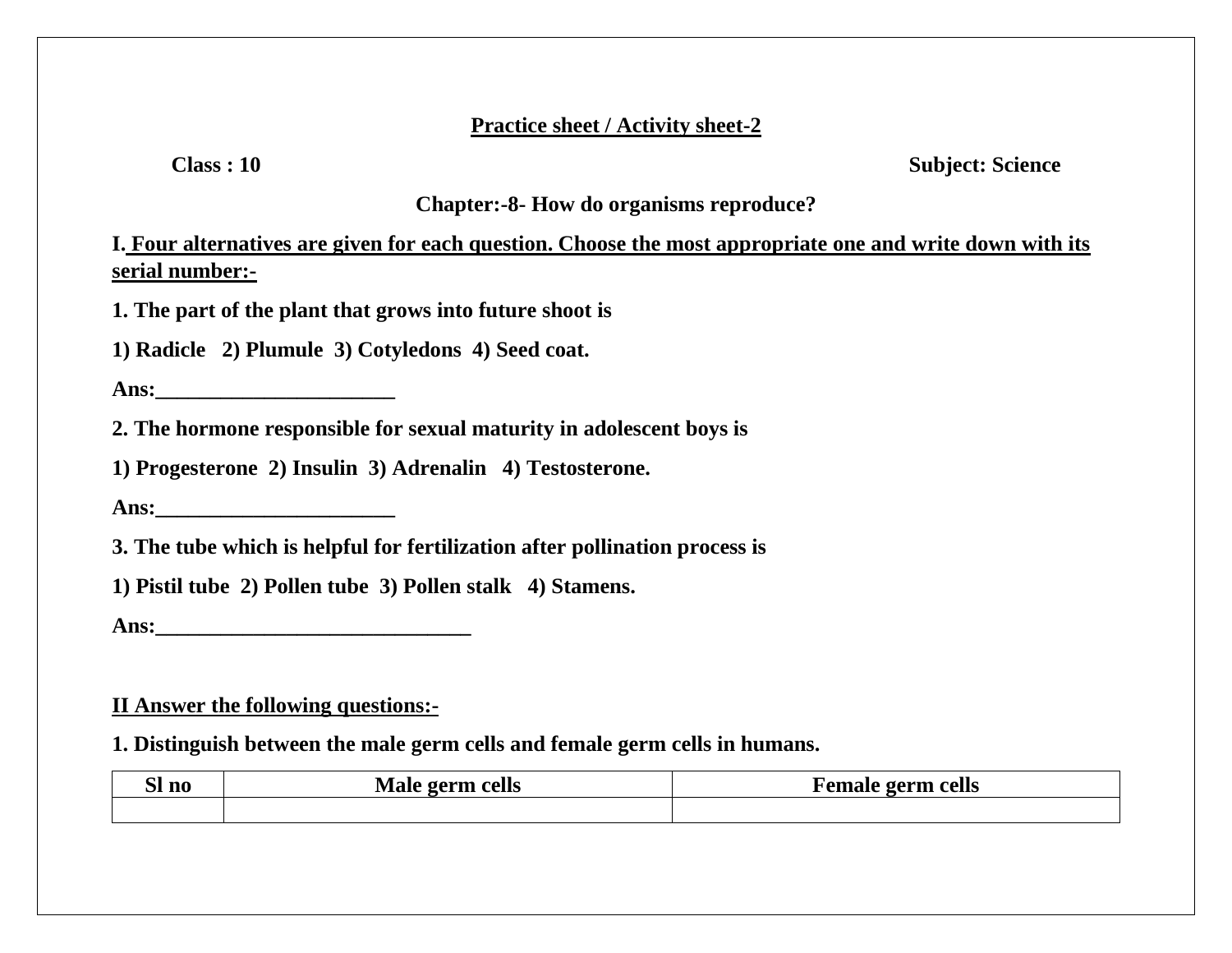2. What are the physical changes that occur in boys during puberty?

3. What are the three techniques devised to avoid pregnancy?

Ans: <u>2008 - 2008 - 2008 - 2008 - 2008 - 2008 - 2008 - 2008 - 2008 - 2008 - 2008 - 2008 - 2008 - 2008 - 2008 - 2008 - 2008 - 2008 - 2008 - 2008 - 2008 - 2008 - 2008 - 2008 - 2008 - 2008 - 2008 - 2008 - 2008 - 2008 - 2008 -</u>

4. List out the basic needs for sexual reproduction. What is the importance of sexual reproduction in nature?

Ans:

5. Compared to the other life processes what is the specialty about reproduction process?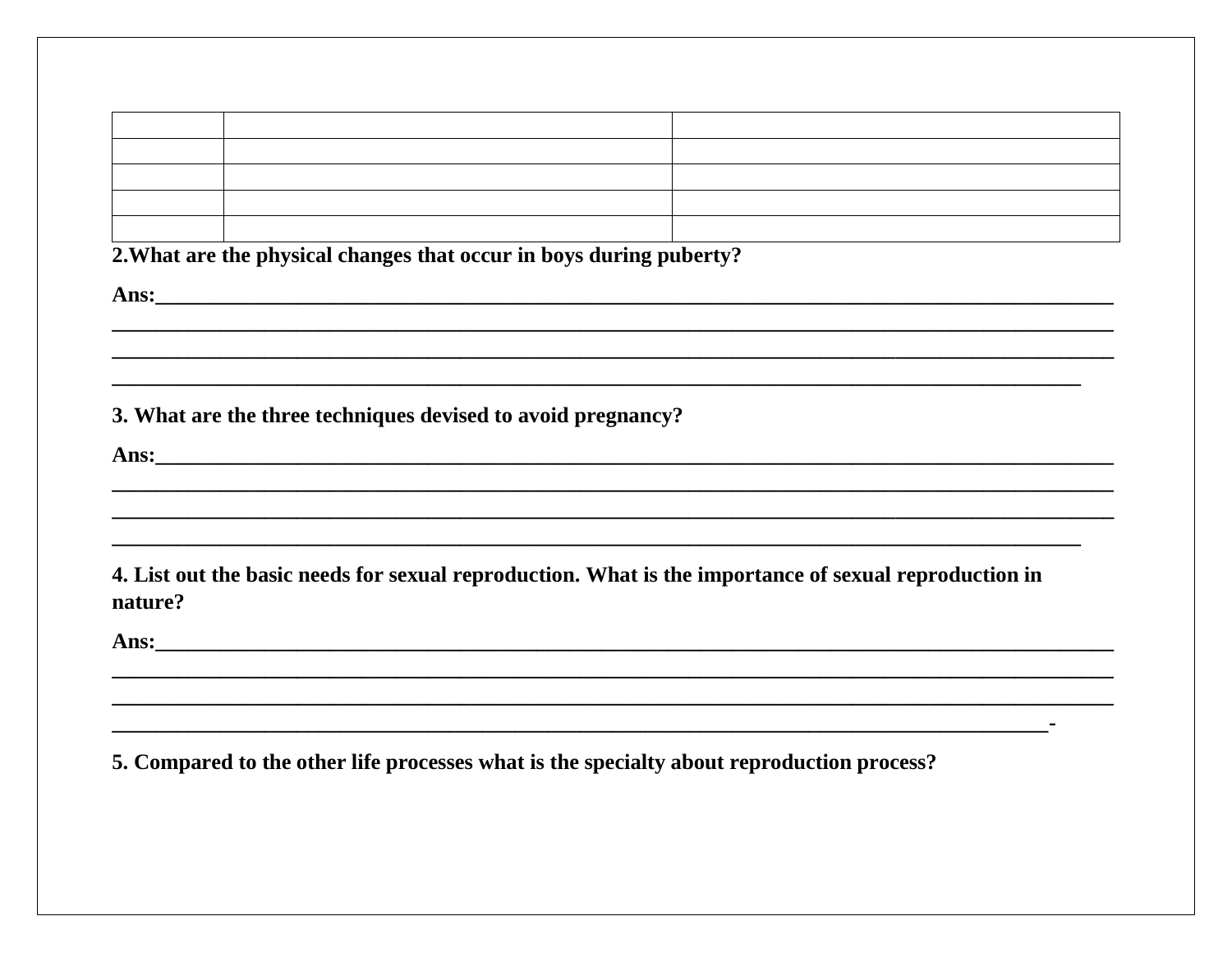| Ans: |  |  |  |
|------|--|--|--|
|      |  |  |  |
|      |  |  |  |
|      |  |  |  |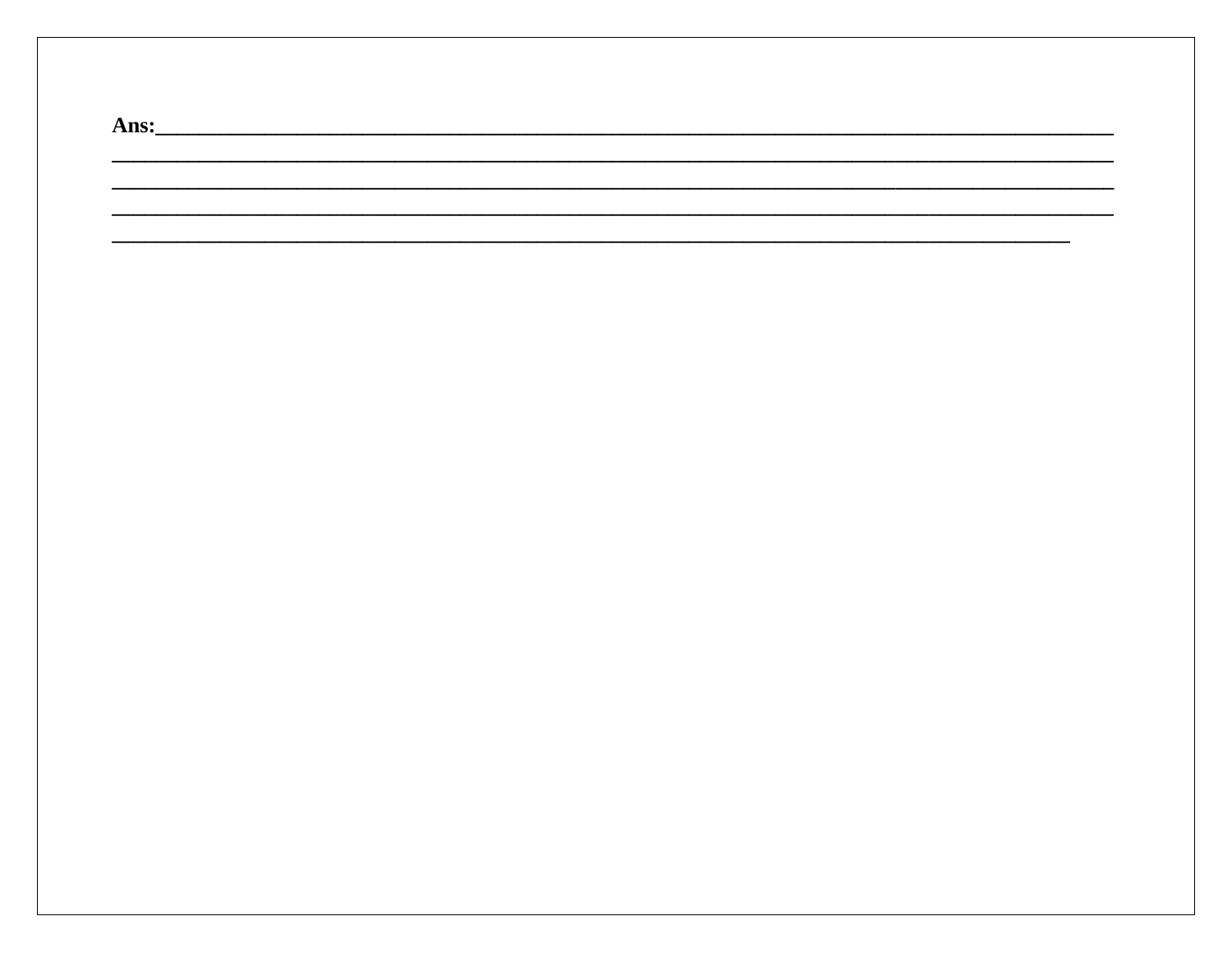### **Practice sheet / Activity sheet-3**

**Class : 10 Subject: Science**

## **Chapter:-8- How do organisms reproduce?**

**I Functions performed by reproductive system is given in list "A" and different parts of reproductive system is given in list "B" . Match them accordingly and write down,**

| A-list                                                                        | <b>B</b> -list       | <b>Answers</b> |
|-------------------------------------------------------------------------------|----------------------|----------------|
| 1. From this organ the embryo gets<br>nutrition from mother's blood.          | a. Uterus            |                |
| 2. The fertilized egg (Zygote) gets<br>implanted in the lining of this organ. | <b>b.</b> Placenta   |                |
| 3. The fusion of germ cells occurs<br>here.                                   | c. Vagina            |                |
| 4. The part where female germ cells<br>are produced.                          | d. Oviduct           |                |
|                                                                               | e. Cervix.           |                |
|                                                                               | d. Ovary.<br>f. Eggs |                |
|                                                                               |                      |                |

**Note:- As we all know there shall be no match the following questions in optional subjects. Despite of this such questions are given to know about the process occurring in various parts of reproductive system.**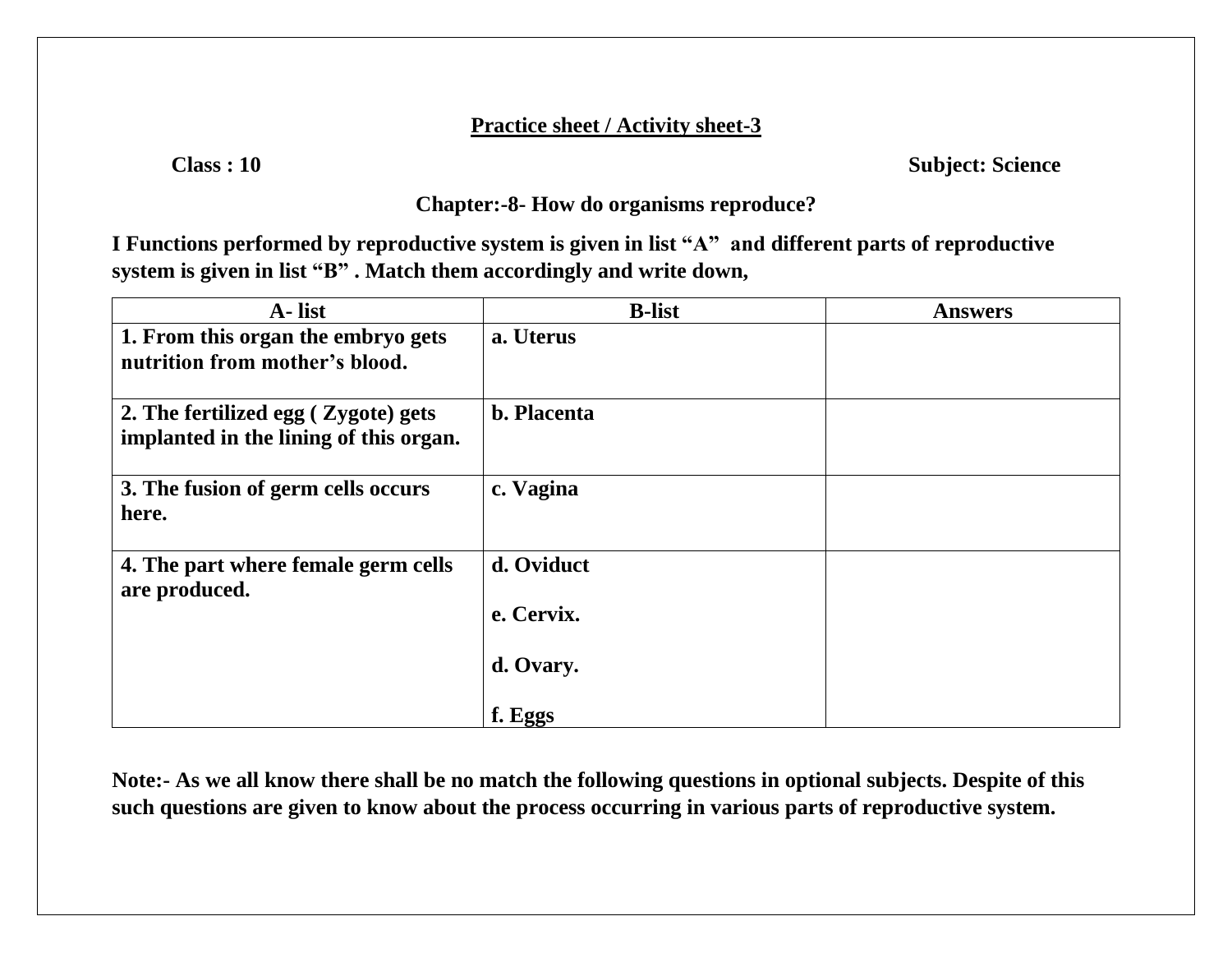**2. Draw a neat labelled diagram depicting longitudinal section of flower.**

**Ans:**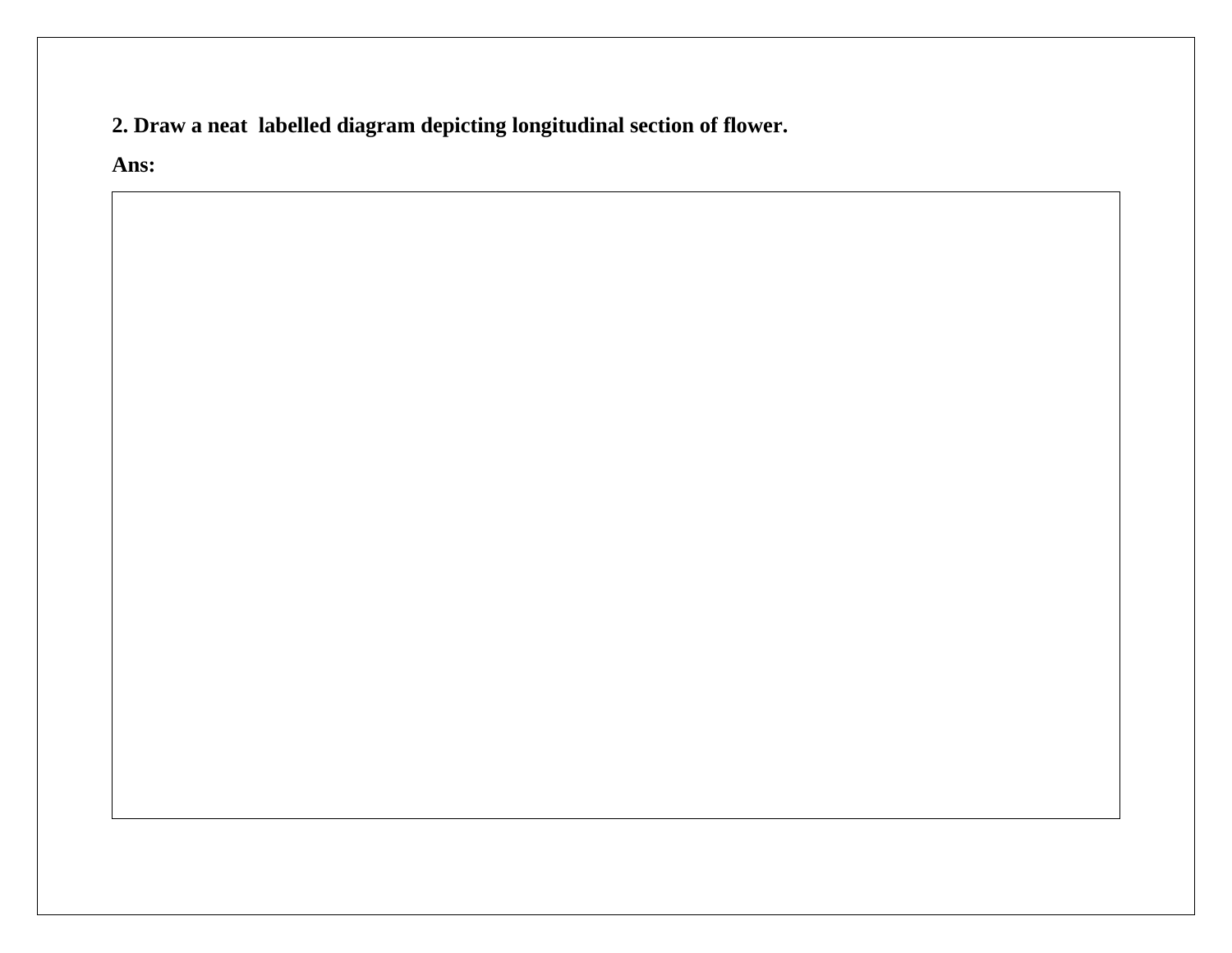3. Draw a neat labelled diagram depicting germination of pollen on stigma.

Ans:-